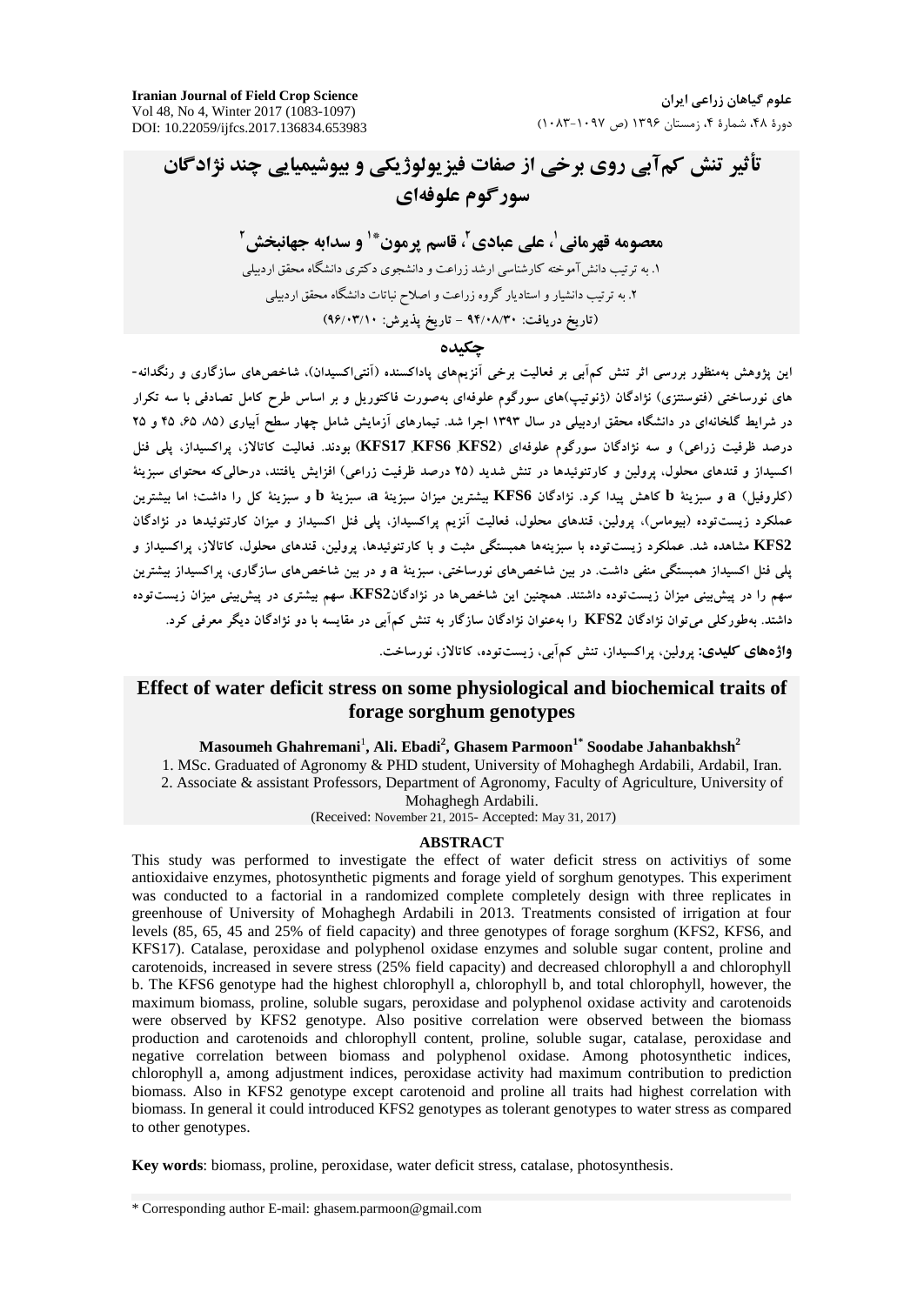را به H2O و O2 تبدیل میکند و برای مهار H2O گونههای فعال اکسیژن در شرایط تنش ضروری می-باشند (Garg & Manchanda, 2009). كاتالاز يكى از بالاترین سرعت تغییر و تبدیل در بین دیگر آنزیمها را داشته و در حذف  $H_2O_2$  تولید شده در پراکسیزومها بهواسطهٔ اکسیداسیون اسیدهای چرب، تنفس نوری و زیستسوزی (کاتابولیسم) پورین اهمیت بسیاری دارد (Polidoros & Scandalios, 1999). پاداکسندههای غير آنزيمي مانند كارتنوئيدها، فلاونوئيدها، توكوفرول (محلول در چربی)، اسید آسکوربیک، گلوتاتیون (محلول در آب) و افزون بر اين، امروزه پرولين را بهعنوان یک سیستم غیر آنزیمی پاداکسندگی دیگر برای مهار اثر تخریبی گونههای فعال اکسیژن بیان کردهاند. پرولین بهعنوان مهمترین اسمولیت سهیم در تنظیم اسمزی برای غلبه بر اثرگذاری منفی تنش Cattivelli et 2008) خشکی، نیز شناخته میشود ,.al). پرولین یکی از پایدارترین اسیدهای آمینه است که در برابر آبکافت (هیدرولیز) اسیدی اکسایشی (اکسیداتیو) مقاومت میکند و کمترین تأثیر بازدارندگی را در رشد یاختهها در بین همهٔ اسیدهای آمينه دارد (Abdelgawad et al., 2014). يلي اول ها (Ployol) و قندهای محلول دستهٔ دیگری از محافظت کنندههای اسمزی هستند. در پاسخ به تنش خشکی، وضعیت کربوهیدرات در برگها آغاز به تغییر می کند و این امر ممکن است بهعنوان یک سیگنال mوختوسازی (متابولیک) انجاموظیفه کند ( Pagter et al., 2005). تجمع كربوهيدراتهاى محلول در ياسخ به تنشهای محیطی در ارتباط با تنظیم اسمزی و یا حفاظت غشاءهای یاختهای است که شدت تجمع آن بهسرعت و میزان توسعهٔ تنش، نوع و سن اندام و تنوع Bajji et al., ) ازنتیکی درون و بین گونهای بستگی دارد 2001). كمبود آب بازدارنده از نورساخت (فتوسنتز) شده بهطوري كه باعث تغيير محتواي سبزينه (كلروفيل) و آسیب به دستگاه نورساخت میشود. افزون بر این، تغيير در فعاليت برخي آنزيمها، تجمع قند، پروتئين و اسیدآمینهٔ پرولین را موجب میشود که به کاهش .Movludi et al., 2014) عملكرد مى انجامد. بررسیهای مختلفی در مورد تنش خشکی صورت

#### مقدمه

سو,گوم (.Sorghum bicolor L) یکی از گیاهان زراعی مهم در بسیاری از مناطق جهان است که برای تأمین غذا، علوفه و کاربردهای صنعتی کشت میشود. تنشهای محیطی باعث بروز دامنهٔ گستردهای از واکنشها در گیاهان، از تغییر بیان ژن و سوخت و ساز یاخته تا تغییر در سرعت رشد و عملکرد گیاهان می-شود (Devnarain et al., 2016). تعادل بين توليد و مهار گونههای فعال اکسیژن ممکن است توسط تنش-های زیستی و غیر زیستی مانند شوری، اشعهٔ فرابنفش، خشكى، فلزهاى سنگين، دماى زياد، كمبود مواد مغذی و آلودگی هوا، علفکشها و شیوع بیمارگر (پاتوژنها) از بین برود. این اختلال در تعادل بین تولید و مهار گونههای فعال اکسیژن منجر به افزایش ناگهانی گونههای فعال اکسیژن در سطح درون یاختهای می شود (Bessembinder et al., 2005). گونههای اکسیژن واکنشگر در اثر تجزیهٔ اکسیژن مولکولی به وجود میآیند و شامل رادیکال سوپراکسید (O2)، هیدروژن پراکسید  $\rm (H_{2}O_{2})$  و رادیکال هیدروکسیل ( OH) هستند. گونههای اکسیژن فعال باعث آسیب به اجزاء پرشمار یاختهای، از جمله پروتئینها، چربیها، Liu et al., ) خواهد شد ( .DNA و DNA ح 2015). واكنش گياهان به تنش كمآبي بهطور قابل توجهی در سطوح مختلف سازمانی بسته بهشدت و طول مدت تنش و افزون بر گونههای گیاهی و مرحلهٔ نموى آنها متفاوت است (Turkan et al., 2005). سازوکار سمزدایی گونههای فعال اکسیژن در همهٔ گیاهان وجود دارد. گیاهان از دو سامانهٔ آنزیمی و غیر آنزیمی پاداکسندگی (آنتیاکسیدانی) برای رویارویی با گونههای اکسیژن فعال استفاده میکنند. سامانهٔ آنزیمی شامل آنزیمهایی سوپراکسید دیسموتاز، گلوتاتیون رداکتاز، پراکسیداز، کاتالاز و آسکوربات پراکسیداز و همکاری این اجزا با همدیگر سبب تشکیل چرخههای بسیار مهمی مانند اسکوربات-Mittler et al., ) كلوتاتيون، مهلر و زانتوفيل مى شود 2004). آنزیم سوپراکسید دیسموتاز یک آنزیم حد واسط بوده و رادیکالهای آزاد سوپر اکسید ( $O_2^-$ ) را به اکسیژن و آب تبدیل میکند. کاتالاز آنزیمی است که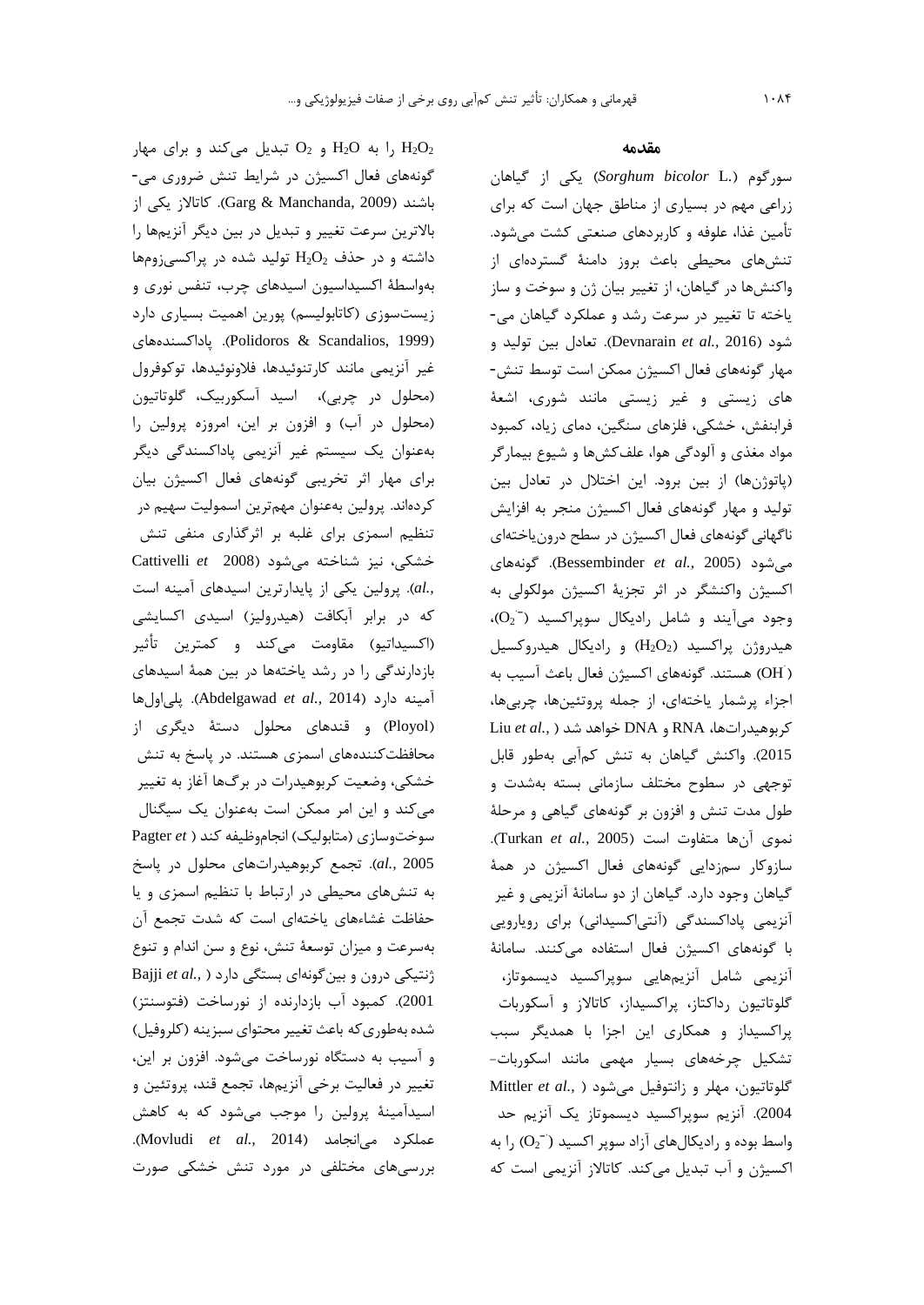گرفته است. در بررسی تأثیر تنش خشکی بر عملکرد و برخی صفات زراعی ارزن، سورگوم و ذرت گزارش شد که خشکی موجب کاهش عملکرد علوفهٔ تر شده و در بین گیاهان اشاره شده، بالاترین عملکرد را ذرت در شرایط تنش در مقایسه با ارزن و سورگوم تولید کرد (Haj Hosseini Asl et al., 2010). همچنین در نتایج بررسی تأثیر خشکی و سطوح مختلف نیتروژن خاک بر برخی ویژگیهای بیوشیمیایی رقمهای سورگوم دانهای گزارش کردند، خشکی سبب کاهش سبزینهٔ a و b و افزایش کاروتن در هر دو نژادگان (ژنوتیپ) سپیده و رگهٔ (لاین) امید شد. تنش خشکی غلظت آسکوربات کل و قندهای محلول را نیز افزایش داد (Riahani et al., 2012). نتايج بررسي ديگر نيز نشان داد، تنش خشکی موجب کاهش معنیداری در میزان زیستتودهٔ (بیوماس) سورگوم میشود و فعالیت بعضی آنزیمهای پاداکسنده تحت تأثیر تنش خشکی نسبت به شاهد افزایش مییابد. این پژوهش تعیین سطح فعالیت آنزیمهای پاداکسنده را بهعنوان یک فراسنجهٔ (پارامتر) مهم برای تعیین گونههای مقاوم به خشکی در سورگوم علوفهای اعلام کرد (Umar, 2006). با رخداد خشکی بر غلظت پرولین افزوده شد. کاهش محتوای رادیکالهای آزاد در یاخته و افزایش میزان کاروتن بازدارنده از آسیب اکسندهها به یاختههای گیاهی شد که در این شرایط با بالا بردن محتوای تنظیم کنندههای اسمزی پرولین و قندهای محلول و حفظ تعادل آبی یاخته از کاهش شدید محتوای آب نسبی برگ جلوگیری کرد که این امر سبب پایداری ساختارهای یاخته در برابر خشکی می شود. با توجه به مطالب بیان شده، این پژوهش بهمنظور بررسی تأثیر تنش کمآبی بر متابولیتهای سازگاری و عاملهای

|  |  | مؤثر بر تولید زیستتودهٔ سه نژادگان سورگوم صورت |       |  |
|--|--|------------------------------------------------|-------|--|
|  |  |                                                | گرفت. |  |

#### مواد و روشها

آزمایش بهصورت فاکتوریل در قالب طرح کامل تصادفی با سه تکرار در گلخانهٔ دانشکدهٔ کشاورزی دانشگاه محقق اردبیلی در سال ۱۳۹۳ اجرا شد. در این پژوهش عاملهای آزمایشی شامل تنش کمآبی در چهار سطح (۸۵، ۶۵، ۴۵ و ۲۵ درصد ظرفیت زراعی) و سه نژادگان سورگوم (KFS6 ،KFS2 و KFS17) بود که تیمار ۸۵ درصد ظرفیت زراعی بهعنوان شرایط بدون تنش و ۲۵ درصد ظرفیت زراعی بهعنوان تنش شدید در نظر گرفته شد. همچنین نژادگان KFS2 بهعنوان نژادگان حساس، نژادگان KFS6 بهعنوان نیمهٔ مقاوم و نژادگان KFS17 بهعنوان نیمهٔ مقاوم معرفی شده بود. بذرهای نژادگانهای سورگوم علوفهای از مؤسسهٔ تحقیقات اصلاح و تهیهٔ نهال و بذر مرکز کرج تهیه شد. برای اجرای این طرح از گلدانهایی به وزن ١٠ كيلوگرم استفاده شد. بذرها پس از ضدعفونى با قارچکش ویتاواکس درون گلدان که با خاک مورد نظر پر شده بود (دو قسمت خاک و یک قسمت شن و کود دامی)، کشت شد. ظرفیت زراعی خاک به روش وزنی تعیین شد. تیمارهای تنش کمآبی در مرحلهٔ چهار الی پنجبرگی سورگوم اعمال شد. بهمنظور آبیاری، گلدان-ها هر بار وزن شده و با آب به حد ظرفیت زراعی مورد نظر رسانده میشد. نمونهبرداری لازم برای اندازهگیری صفات مورد نظر در مرحلهٔ شش برگی انجام گرفت. برای آبیاری، گلدانها روزی دو مرتبه توزین و با آب به حد ظرفیت زراعی مورد نظر رسانده شد. نتایج تجزیهٔ خاک در جدول زیر آمده است.

| جدول ۱. نتایج تجزیهٔ خاک مورد استفاده در آزمایش       |
|-------------------------------------------------------|
| Table 1. Analysis of the soil used in the experiment. |

| $*$ EC | pΗ   | Organic carbon                                                                 | Absorbent elements |            | The percentages of Soli | Soil texture |      |      |             |
|--------|------|--------------------------------------------------------------------------------|--------------------|------------|-------------------------|--------------|------|------|-------------|
|        |      |                                                                                | Nitrogen           | Phosphorus | Potassium               | Clav         | Silt | Sand |             |
| 0.625  | 7.88 | 0.620                                                                          | 0.06               |            | '70                     |              |      | 84   | Loamv- sand |
|        |      | Other attributes $(\%)$ . (ppm), elements (No unit), EC(ds/m), pH <sup>*</sup> |                    |            |                         |              |      |      |             |

وارد محلول استنی شود و درنهایت حجم محلول با استن ٨٠ درصد به ٢٠ ميلي ليتر رسانده شد. محلول حاصل به مدت ۱۰ دقیقه در ۴۰۰ دور سانتریفوژ شد و

برای سنجش سبزینه (کلروفیل) از بالاترین برگ توسعه یافته استفاده شد. در این روش ۰/۱ گرم از بافت برگ را با استن ۸۰ درصد بهتدریج له کرده تا سبزینه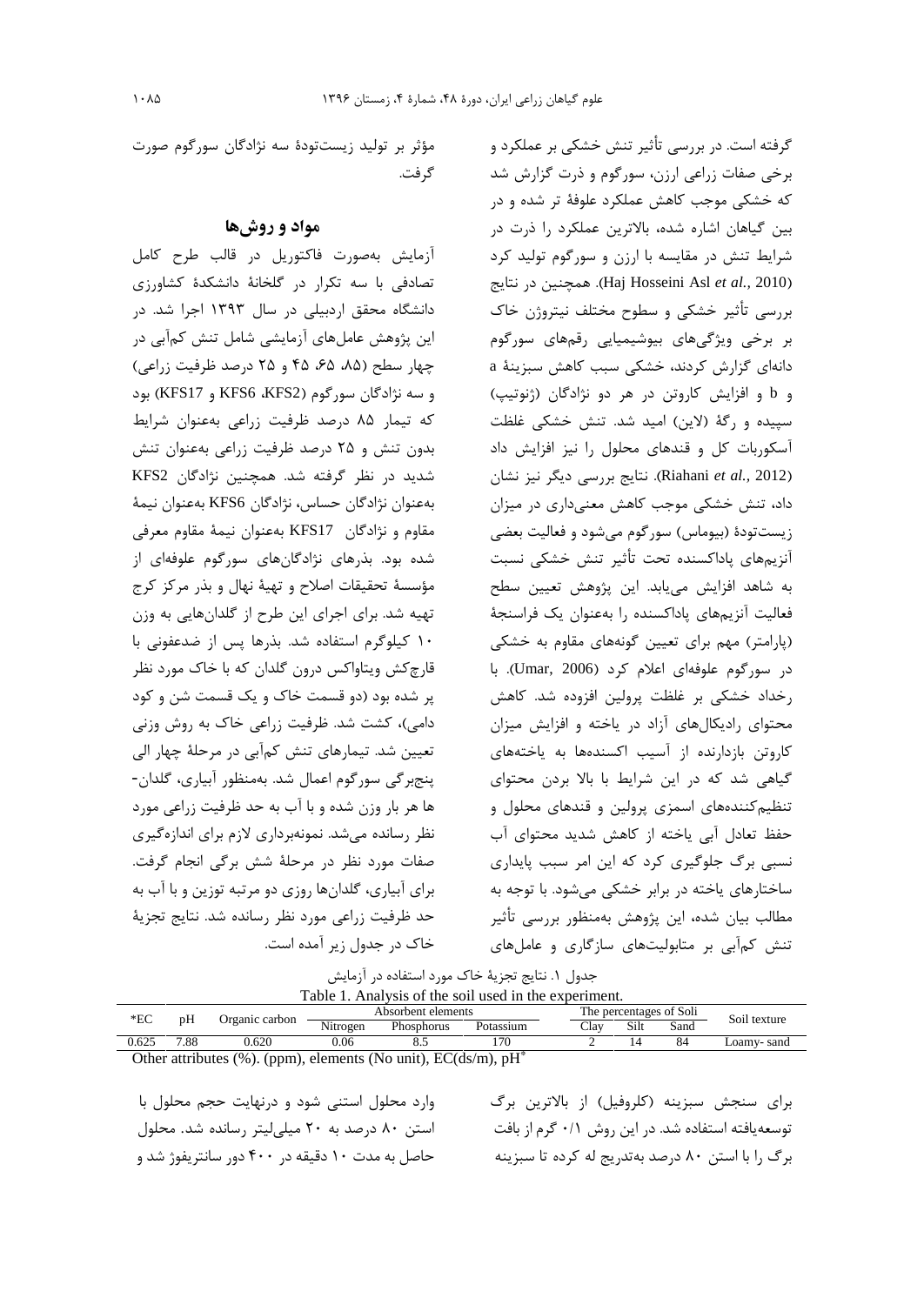198

سپس جذب نوری محلول رویی (رو شناور) در طول موجهای ۶۴۶/۸، ۴۷۰ و ۶۶۳/۲ نانومتر توسط طیفسنج نوری (اسپکتروفتومتر) خوانده شد. میزان سبزینه و کارتنوئیدها با رابطههای زیر محاسبه شد .(Arnon, 1967)

Chl a = 12.25 A  $_{663.2}$  - 2.798 A  $_{646.8}$  $(1)$ Chl<sub>b</sub> = 21.50 A  $_{646.8}$  – 5.10 A  $_{663.2}$  $(5)$  $Chl_{Total} = C_a + C_b$  $(1)$ Carotenoid  $_{x} = (1000 a_{470} - 1.82 C_a - 85.02 C_b)$ 

 $(5)$ 

برای اندازهگیری فعالیت آنزیمهای کاتالاز و پراکسیداز و پلی فنل اکسیداز برای استخراج عصارهٔ پروتئینی، در آغاز نسبت به پودر کردن بافت گیاهی (بالاترین برگ توسعهیافته) مورد نظر در درون هاون چینی با استفاده از نیتروژن مایع اقدام شد. آنگاه ۰/۲ گرم از بافت گیاهی یادشده جدا گردید و ۱ میلی لیتر محلول تريس ٠/٠۵ مولار با pH= ٧/۵ به آن افزوده شد و سیس به مدت ۲۰ دقیقه با ۱۳۰۰۰ دور در دقیقه در دمای ۴ درجهٔ سلسیوس سانتریفیوژ شد و پس از آن محلول رو شناور خارج و برای اندازهگیری فعالیت آنزیمهای کاتالاز، پراکسیداز و پلی فنل اکسیداز از آن استفاده شد (Sudhakar et al., 2001). اندازهگیری میزان فعالیت کاتالاز نیز با استفاده از روش Karo & Mishra (1976) انجام گرفت. برای اندازەگىرى فعاليت كاتالاز، ٣ ميلى ليتر تريس ۵۰ میلی مولار با pH=Y/۵ و ۰/۴ میلی لیتر آباکسیژنهٔ ۵ میلی مولار باهم مخلوط گردید و سپس ۶۰ میکرو لیتر عصارهٔ آنزیمی به آنها افزوده و میزان جذب محلول در طول موج ۲۴۰ نانومتر خوانده شد. برای اندازه گیری میزان فعالیت پراکسیداز نیز از روش Karo & Mishra (1976) استفاده شد، به این صورت که تریس اسیدکلریدریک ۱۰۰ میلی مولار با پیروگالول ۱۰ میلی مولار و آباکسیژنهٔ ۵ میلی مولار مخلوط گردید و از مخلوط بهدستآمده ۲/۵ میلی لیتر برداشته و به آن ۵۰ میکرو لیتر عصارهٔ آنزیمی افزوده و سپس تکان داده (ورتکس) شده و خواندن در طول موج ۴۲۵ نانومتر صورت گرفت. برای اندازهگیری فعالیت آنزیم پلی فنل اکسیداز از روش Karo & Mishra (1976)

استفاده شد. بدینصورت که ۱/۵ میلی لیتر تریس اسیدکلریدریک ۰/۲ مولار با pH=۷/۶ و ۰/۳ میلی مولار پیروگالول ۰/۰۲ مولار را باهم مخلوط کرده و پس از آن ۰/۱ میلی لیتر از عصارهٔ پروتئینی استخراج شده به آنها افزوده و میزان جذب در طول موج ۴۲۰ نانومتر خوانده شد. میزان پروتئین نمونهها نيز به روش Bradford (1976) اندازەگىرى شد. در این روش ۰/۲ گرم بافت گیاهی با ۰/۶ میلی-ليتر بافر استخراج له گرديد و به مدت ٢٠ دقيقه در ۱۱۵۰۰ دور و دمای ۴ درجهٔ سلسیوس سانتریفیوژ شد. آنگاه محلول رو شناور در لولههای جدید ریخته و به مدت ۲۰ دقیقه در ۴۰۰۰ دور سانتریفیوژ شده و درنهایت محلول رویی برداشته شد. برای اندازهگیری میزان پروتئین ۱۰ میکرو لیتر از عصارهٔ بهدستآمده را در ۵ میلی لیتر محلول برادفورد و ۲۹۰ میکرولیتر بافر استخراج افزوده و میزان جذب در ۵۹۵ نانومتر خوانده شد. اندازهگیری قندهای محلول به روش . Irigoyen et انجام شد، بهاینتر تیب که ۰/۵ گرم از بافت (1992) انجام شد، بهاینتر تر برگ (بالاترین برگ توسعهیافته استفاده) در ۵ میلی لیتر اتانول ۹۵درصد ساییده و به مدت ۳۰ ثانیه تکان داده شد. سپس رو شناور (مایع رویی) جدا و به لولهٔ دیگری منتقل شد. دو بار و در هر بار ۵ میلیلیتر اتانول ۷۰ درصد به بخش جامد باقیمانده اضافه و کامل شستشو شد و بخش رویی به لولهٔ آزمایش منتقل و درنهایت ۱۵ میلی لیتر از عصارهٔ بهدستآمده به مدت ۱۵ دقیقه با سرعت ۳۵۰۰ دور در دقیقه سانتریفیوژ شد. در ادامه ۰/۱ میلی لیتر از عصاره و ۳ میلی لیتر آنترون به آن افزوده و به مدت ۱۰ دقیقه در حمام آب جوش قرار داده شد. پس از خنک شدن نمونهها میزان جذب نمونهها در طولٍموج ۶۲۵ نانومتر خوانده شد. برای اندازهگیری پرولین ۰/۵ گرم بافت تازهٔ گیاهی در ۱۰ میلیلیتر محلول سولفوسالیسیلیک اسید له کرده تا مخلوط همگنی به دست آید. مخلوط حاصل را با استفاده از کاغذ واتمن شماره ۲ صاف کرده و به ٢ ميلي ليتر از آن ٢ ميلي ليتر معرف نين هيدرين و ٢ ميلي ليتر استيک اسيد گلاسيال افزوده شد. مخلوط را به هم زده و به مدت یک ساعت در بن ماری در دمای ۱۰۰ درجهٔ سلسیوس قرار داده و سپس ۴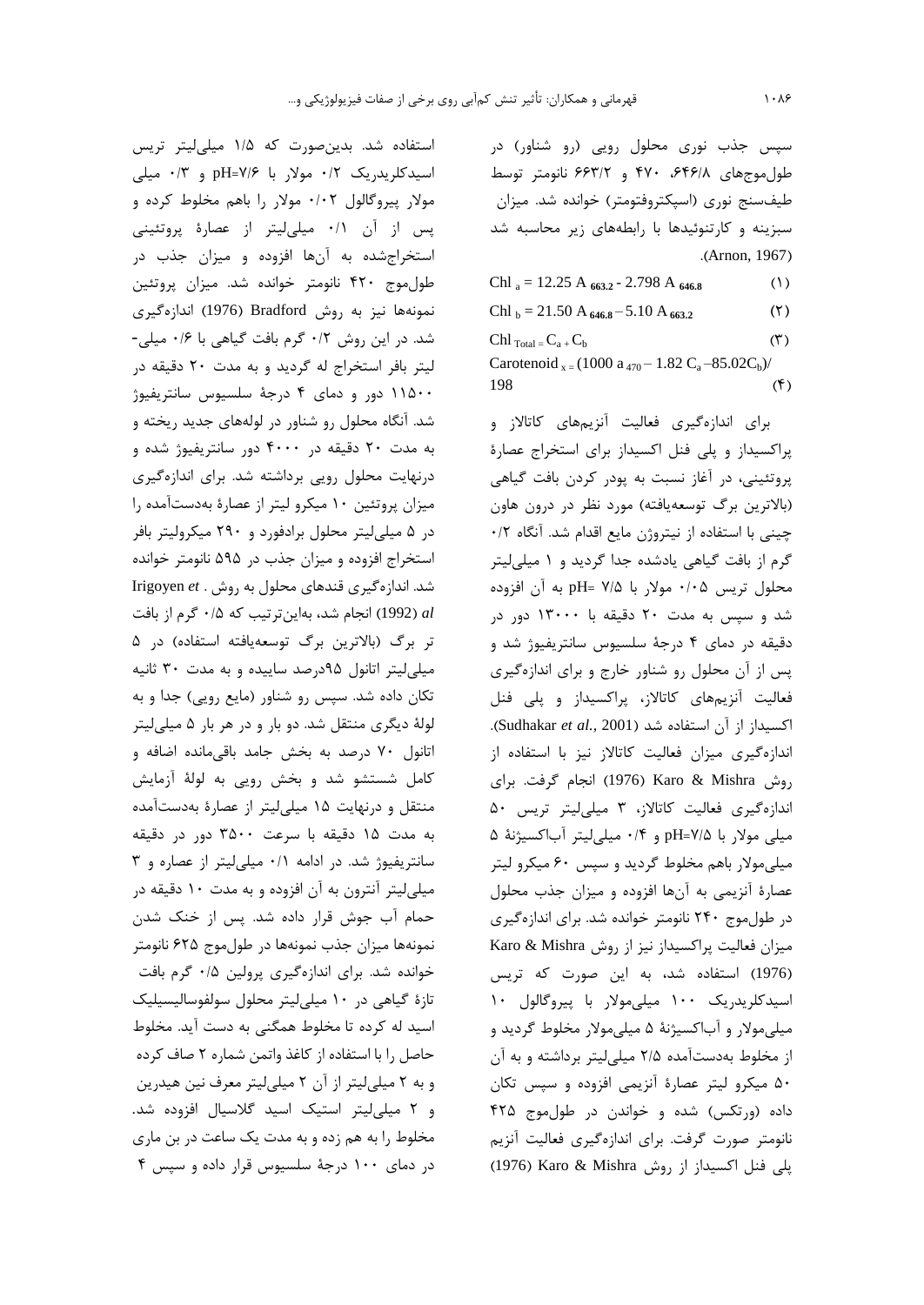رنگیزههای نورساختی نتايج تجزيۀ واريانس نشان داد، اثر اصلي كمآبي بر محتوای سبزینه در سطح ۱ درصد معنیدار بود. همچنین اثر اصلی نژادگان در سطح ۱ درصد بر میزان سبزینهٔ b، سبزینهٔ کل و کارتنوئیدها و در سطح ۵ درصد بر میزان سبزینهٔ a معنیدار شد. برهمکنش نژادگان و کمآبی تنها بر میزان سبزینهٔ a در سطح ۵ درصد و بر میزان کارتنوئیدها در سطح ۱ درصد معنے دار شد (جدول ٢).

میلی لیتر تولوئن اضافه کرده و تکان داده شد تا دو حالت جداگانه تشکیل شود. میزان جذب فاز بالایی در Bates et al., ) طول موج ۵۲۰ نانومتر خوانده شد 1973). میزان عملکرد علوفه (زیستتوده) از روش توزین وزن خشک اندامهای هوایی برحسب گرم بر بوته محاسبه شد. تجزیه و تحلیل دادهها با استفاده از نرمافزار SAS و مقايسة ميانگين دادهها با استفاده از آزمون LSD در سطح ۵ درصد صورت گرفت. تجزیهٔ رگرسیونی با استفاده از Minitab و رسم نمودارها با استفاده از Excel انجام گرفت.

نتايج و بحث

جدول ۲. نتایج تجزیهٔ واریانس رنگدانههای نورساختی نژادگانهای سورگوم در شرایط تنش کمآبی. Table 2. Analysis of variance of photosynthetic pigments of sorghum genotypes under water deficit stress

| S.O.V                     | Df                       | Mean squares |                          |                      |               |  |  |  |  |  |  |  |
|---------------------------|--------------------------|--------------|--------------------------|----------------------|---------------|--|--|--|--|--|--|--|
|                           |                          | Carotenoids  | <b>Total Chlorophyll</b> | Chlorophyll b        | Chlorophyll a |  |  |  |  |  |  |  |
| Water deficit stress (WS) | 3                        | 99.47**      | $0.292**$                | $0.0345$ **          | $0.1329**$    |  |  |  |  |  |  |  |
| Genotype(G)               | 2                        | $11.67**$    | $0.1131***$              | $0.0401***$          | $0.0183*$     |  |  |  |  |  |  |  |
| $WS \times Ge$            | 6                        | $1.209***$   | $0.0191$ <sup>ns</sup>   | 0.0048 <sup>ns</sup> | $0.0082$ *    |  |  |  |  |  |  |  |
| Error                     | 24                       | 0.241        | 0.0082                   | 0.0027               | 0.0034        |  |  |  |  |  |  |  |
| $CV(\% )$                 | $\overline{\phantom{a}}$ | 3.16         | 6.41                     | 10.63                | 6.32          |  |  |  |  |  |  |  |

ns, \* and \*\* so significant, significant at 1% and 5%

نتایج نشان داد، بیشترین میزان سبزینهٔ b و سبزینهٔ کل در نژادگان KFS6 مشاهده شد و کمترین آن مربوط به نژادگان KFS2 بود که در گروه مشترک با نژادگان KFS17 قرار داشت (شکلهای ۲، ب و ۳، ب). همچنین نتایج نشان داد، با افزایش شدت تنش میزان کارتنوئیدها افزایش یافت، بهطوریکه بیشترین میزان کارتنوئیدها (۱۹/۶۸ میلیگرم در گرم بافت برگ) در نژادگان KFS2 و در تنش شدید (FC ۲۵ درصد) و کمترین میزان کارتنوئیدها (۹/۱۰ میلیگرم در گرم بافت برگ) در سطح شاهد (A۵ FC درصد) و در نژادگان KFS6 به دست آمد. میزان کارتنوئیدها در تنش FC ۲۵ درصد در نژادگانهای KFS2 و KFS17 نسبت به شاهد ٣٧ درصد افزايش داشت (شكل ۴). مقایسهٔ میانگین اثر متقابل در مورد سبزینهٔ a نشان داد، در فرآیند تنش میزان سبزینهٔ a کاهش یافت، بهطوری که بیشترین میزان سبزینهٔ a (۱/۰۷ میلی گرم در گرم بافت برگ) در تیمار ۸۵ درصد ظرفیت زراعی (شاهد) و در نژادگان KFS2 و کمترین (۶۰/۰ میلی-گرم در گرم بافت برگ) میزان آن در تنش ۲۵درصد ظرفیت زراعی و در نژادگان KFS17 مشاهده شد. نژادگان KFS6 در تنش شدید محتوای سبزینهٔ a بالاتری نسبت به دو نژادگان دیگر داشت. تنش کمآبی سبب كاهش ميزان سبزينة b و كل نيز شد. بيشترين میزان سبزینهٔ b و سبزینهٔ کل (بهترتیب ۰/۵۵ و ۱/۵۶ میلی گرم در گرم بافت برگی) در A۵ FC درصد و کمترین میزان آنها (بهترتیب ۰/۴۱ و ۱/۱۷ میلیگرم در گرم بافت برگی) در تنش شدید (٢٥FCدرصد) مشاهده شد (شكل ٢، الف و شكل ٣، الف). همچنين

.<br><sub>18</sub>\*\* و \* به ترتیب غیر معنیدار، معنیداری در سطح ۱درصد و ۵درصد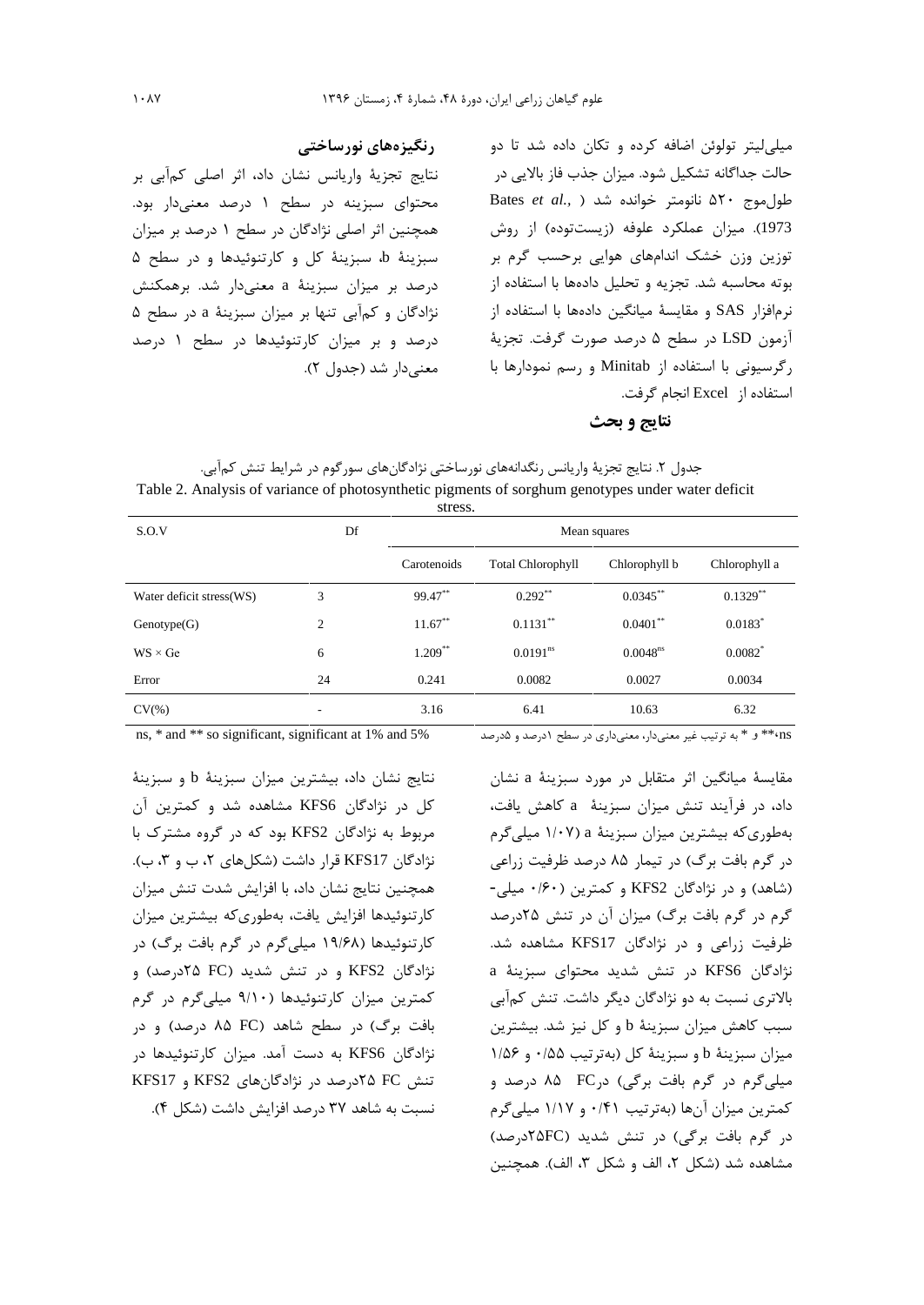**Iranian Journal of Field Crop Science** Vol 48, No 4, Winter 2017 (1083-1097) DOI: 10.22059/ijfcs.2017.136834.653983



شکل ۱. تأثیر تنش کمآبی بر میزان سبزینهٔ a نژادگانهای سورگوم. حرفهای ناهمسان نشاندهندهٔ اختلاف معنیدار در سطح ۵ درصد.





شکل ۲. تغییر میزان سبزینهٔ b طی تنش کمآبی (A) و سه نژادگان سورگوم (B). حرفهای ناهمسان نشاندهندهٔ اختلاف

معنىدار در سطح ۵درصد.

under water deficit stress (A) and genotypes of sorghum (B). Figure 2. Change chlorophyll b Dissimilar alphabets represents is significant differences at the level of 5%.



شکل ۳. تغییر میزان سبزینهٔ کل طی تنش کمآبی (A) و سه نژادگان سورگوم (B). حرفهای ناهمسان نشاندهندهٔ اختلاف معنی دار در سطح ۵ درصد.

Figure 3. Changes in the total chlorophyll under in water deficit stress (A) and three genotypes of sorghum (B). Dissimilar alphabets represents significant differences at the level of %5.

\* Corresponding author E-mail: ghasem.parmoon@gmail.com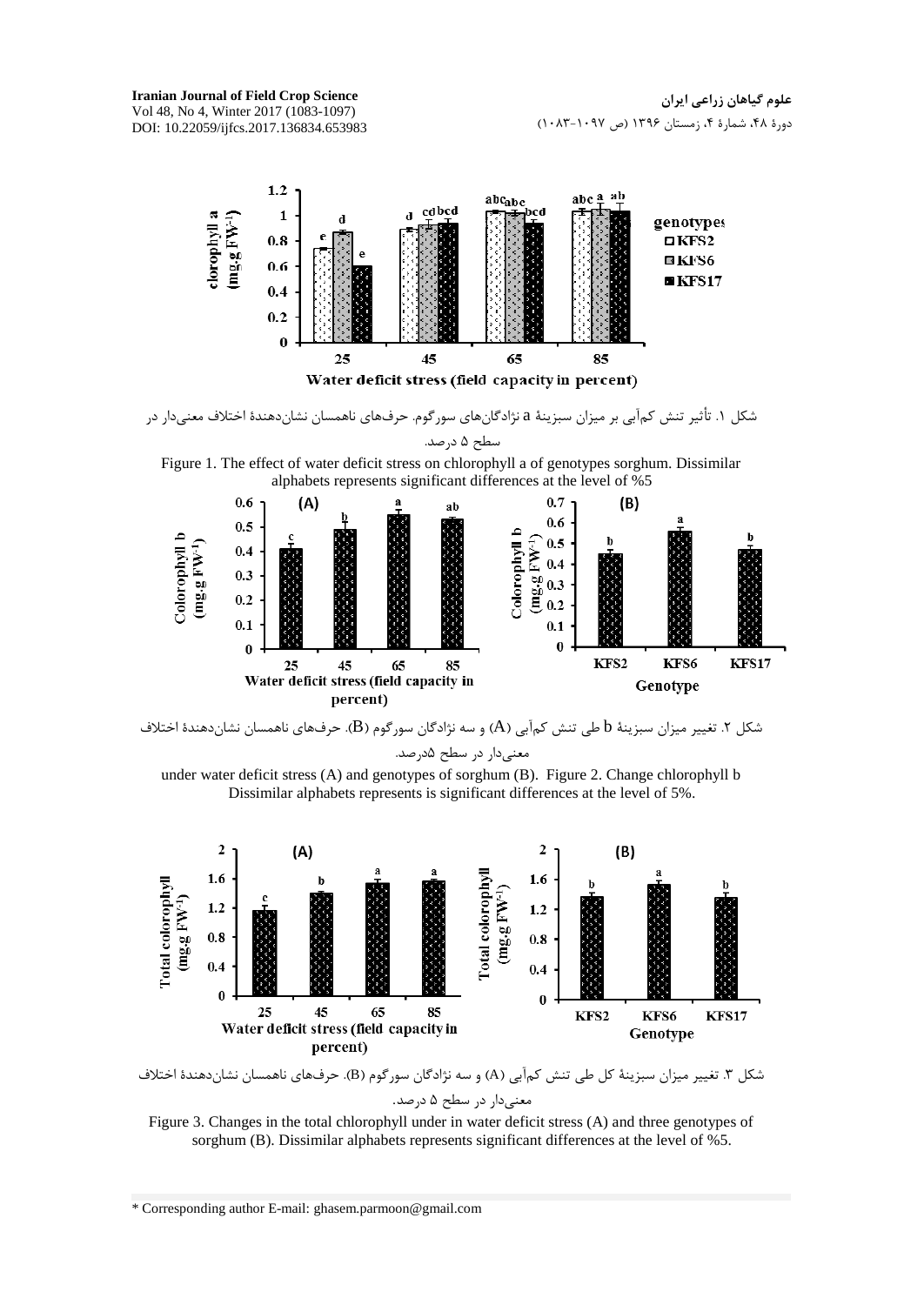

Figure 4. Effect of water deficit stress on carotenes in three genotypes of sorghum. Dissimilar alphabets represents a significant difference at the level of %5.

شدت تنش کمآبی، بر میزان فعالیت آنزیمهای پراکسیداز، پلی فنل اکسیداز و کاتالاز افزوده شد. بالاترین میزان فعالیت آنزیم پراکسیداز و پل<sub>ی</sub>فنل اکسیداز (بهترتیب ۰/۹ و ۰/۸۳ تغییرات جذب در میلی گرم پروتئین در دقیقه) در تنش شدید (FC ۲۵د,صد) از نژادگانهای KFS17 و KFS2 به دست آمد و این در حالی بود که بیشترین فعالیت آنزیم کاتالاز (۱۷۸۰ تغییرات جذب در میلی گرم پروتئین در دقیقه) در تنش شدید (FC ۲۵-درصد) از نژادگان KFS17 مشاهده شد (شکل ۵، ۶ و ۷).

بنا بر نتایج این پژوهش اثر اصلی تنش کمآبی در سطح ١ درصد بر فعالیت آنزیمهای کاتالاز، پراکسیداز و پلی-فنل اکسیداز معنیدار بود، این در حالی است که اثر اصلی نژادگان در سطح ۱ درصد بر فعالیت کاتالاز و یراکسیداز معنی دار شد و بر فعالیت پلی فنل اکسیداز معنیدار نبود. اثر متقابل نژادگان در تنش کمآبی در سطح ۱ درصد بر پراکسیداز و در سطح ۵ درصد بر میزان کاتالاز و یلی فنل اکسیداز معنیدار شد (جدول ۳). مقایسهٔ میانگینهای اثر متقابل نشان داد با افزایش

جدول ۳. نتایج تجزیهٔ واریانس متابولیت سازگاری (فعالیت آنزیمهای کاتالاز، پراکسیدار، پلی فنل اکسیدار، پرولین و قندهای محلول) و میزان زیستتودهٔ نژادگانهای سورگوم تحت تنش کمآبی.

Table 3. Analysis of variance metabolite of compatibility (activity of enzymes catalase, peroxidase, polyphenol oxidase, proline and sugars soluble) and calculating biomass amount sorghum genotypes under water deficit stress

| S.V.O                     | <b>Mean Squares</b> |                  |                       |                    |             |            |                |  |  |  |
|---------------------------|---------------------|------------------|-----------------------|--------------------|-------------|------------|----------------|--|--|--|
|                           | Df                  | soluble<br>sugar | Proline               | Polyphenol oxidase | Peroxidase  | Catalase   | <b>Biomass</b> |  |  |  |
| Water deficit stress (WS) |                     | $1.836**$        | $0.727***$            | $0.1685$ **        | $0.2330**$  | $0.535***$ | $30.553**$     |  |  |  |
| Genotype(G)               |                     | $0.191**$        | $0.0180^*$            | $0.482^{ns}$       | $0.0436**$  | $0.190**$  | $2.949**$      |  |  |  |
| $WS \times G$             | 6                   | $0.0943***$      | $0.0111$ <sup>*</sup> | $0.0946^*$         | $0.0063***$ | 0.0675     | $0.710^*$      |  |  |  |
| Error                     | 24                  | 0.0181           | 0.0041                | 0.033              | 0.0013      | 0.0307     | 0.197          |  |  |  |
| CV(%                      | ۰                   | 10.42            | 8.09                  | 7.70               | 5.74        | 9.63       | 18.82          |  |  |  |

ns, \* and \*\* so significant, significant at 1% and 5%

ns\*\* و \* به ترتیب غیر معنیدار، معنیداری در سطح ۱درصد و ۵درصد

قندها در شرایط تنش به بیش از چهار برابر افزایش يافت.

تجمع قندهای محلول در تنش کمآبی ۲۵درصد ظرفیت زراعی افزایش ۲۰۹ درصد و ۲۰۱ درصد را به ترتیب در نژادگانهای KFS2 و KFS17 نشان داد، در بیشترین انباشت قندهای محلول (۱/۹۱ میلی گرم بر گرم وزنتر بافت برگی) را نژادگان KFS2 در ۲۵درصد ظرفیت زراعی و کمترین آن (۰/۴۷ میلیگرم بر گرم وزنتر بافت برگی) را تیمار شاهد (A۵ FC/) و نژادگان KFS6 داشت، به عبارتی دیگر میزان تجمع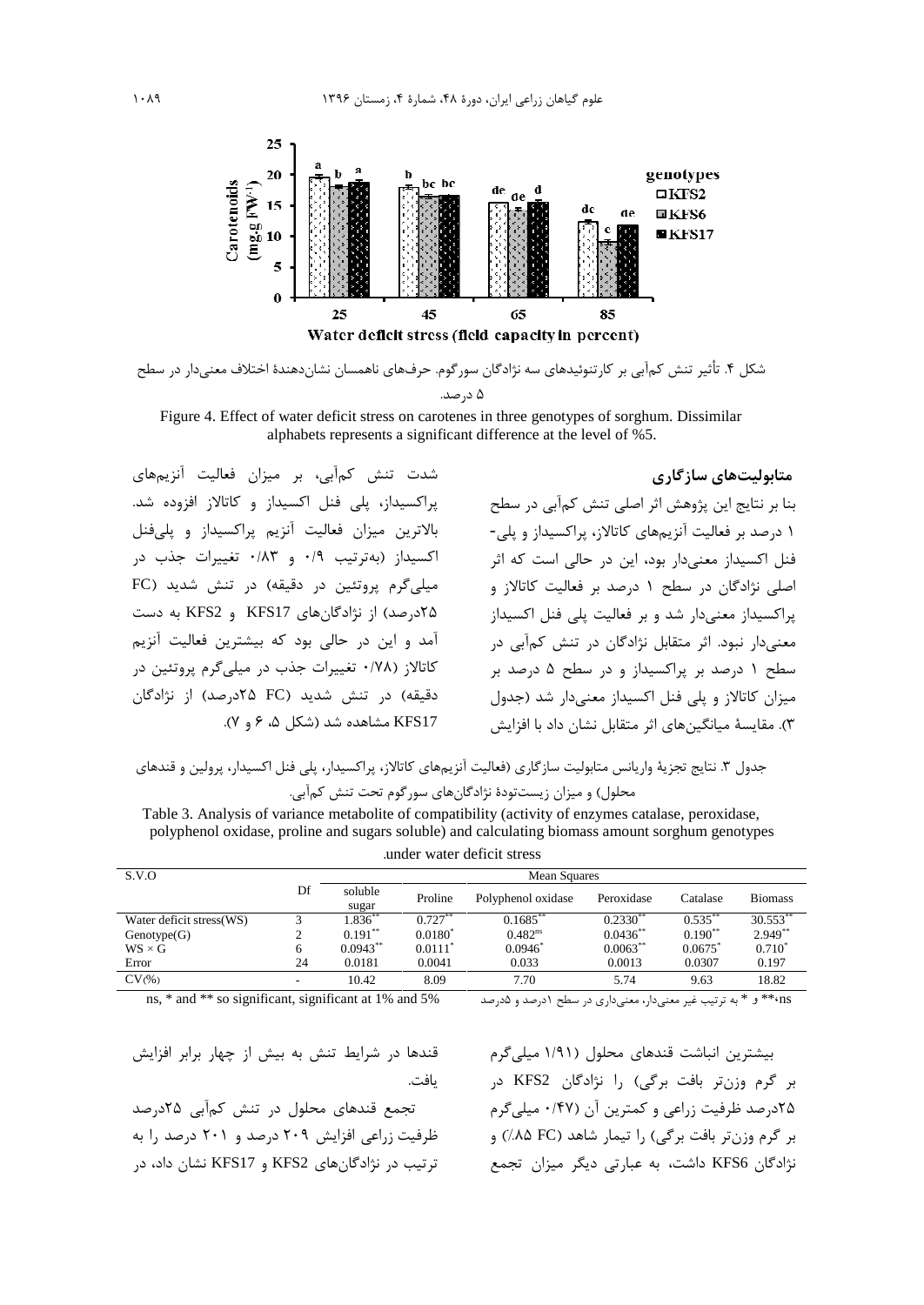(شكل ۴).

حالی که در نژادگان KFS6 این میزان ۱۵۳ درصد بود









Figure 6. Effect of water deficit stress on catalase in three genotypes of sorghum. Dissimilar alphabets represents a significant difference in the level of %5.



شکل ۷. تأثیر تنش کمآبی بر آنزیم پراکسیداز سه نژادگان سورگوم حرفهای ناهمسان نشاندهندهٔ اختلاف معنیدار در سطح ۵ در صد.

Figure 7. The effect of water deficit stress on Peroxidase of three genotypes of sorghum dissimilar alphabets represents a significant difference in the level of %5.

 $1.9.$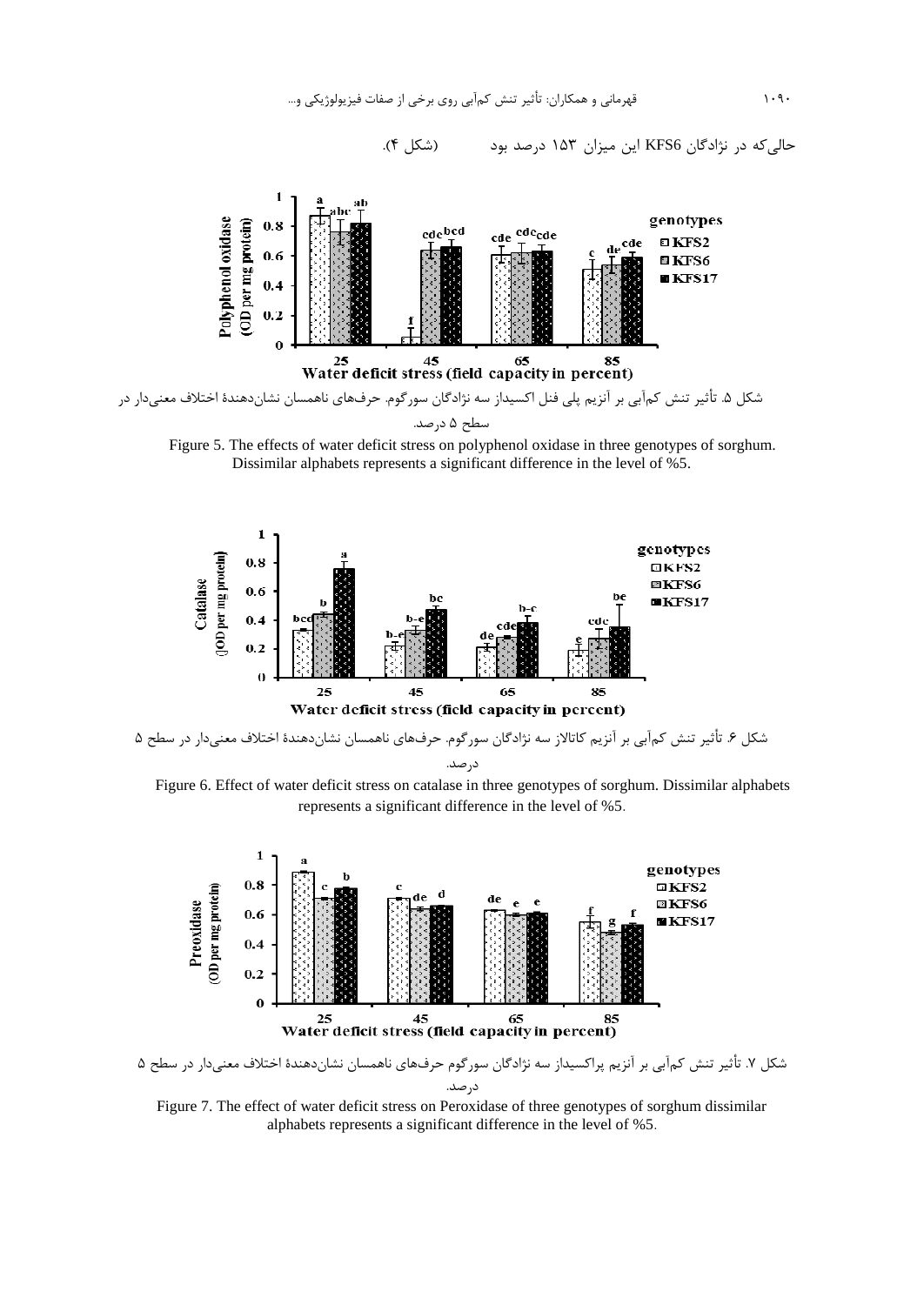





Water deficit stress (field capacity in percent)

Figure 9. The effect of water deficit stress on proline in three genotypes of sorghum. Dissimilar alphabets represents a significant difference in the level of %5.

با نژادگان KFS2، ۲۲درصد کاهش نشان داد.

عملكرد زيستتوده

نتايج تجزية واريانس نشان داد، اثر اصلي نژادگان و کمآبی در سطح ۱ درصد و اثر متقابل آنها در سطح ۵ درصد بر میزان عملکرد زیستتودهٔ سورگوم تفاوت معنیداری داشت (جدول ۳). مقایسهٔ میانگین اثر متقابل نشان داد، تنش كمآبي، عملكرد زيستتوده ,ا در نژادگان KFS2 در سطح ۴۵ درصد ظرفیت زراعی به میزان ۶۶ درصد کاهش داد. افت عملکرد زیستتوده در نژادگان KFS6 در تنش ۴۵ درصد حدود ۶۸ درصد بود که با تشدید تنش تا ۲۵درصد ظرفیت زراعی، این کاهش عملکرد به میزان ۷۸ درصد رسید. بنا بر نتایج

همچنین نتایج بررسیها نشان داد، تأثیر کمآبی و نژادگان بر میزان پرولین معنیدار (α=/.۵)، بود. مقایسهٔ میانگینها نشان داد، با افزایش تنش کمآبی میزان پرولین افزایش یافت و بیشترین افزایش پرولین (۱/۳۳ میکروگرم بر گرم) در تنش شدید در نژادگان KFS2 و کمترین تجمع پرولین (۵۲۰ میکروگرم بر گرم) مربوط به نژادگان KFS6 و در تیمار شاهد (FC ۸۵٪) مشاهده شد (شکل ۵). تجمع پرولین در نژادگان KFS2 در تنش شدید نسبت به شاهد بیش از دو برابر بود درحالی که در نژادگان KFS6 میزان پرولین در تنش خشکی شدید (K۵ FC/) در مقایسه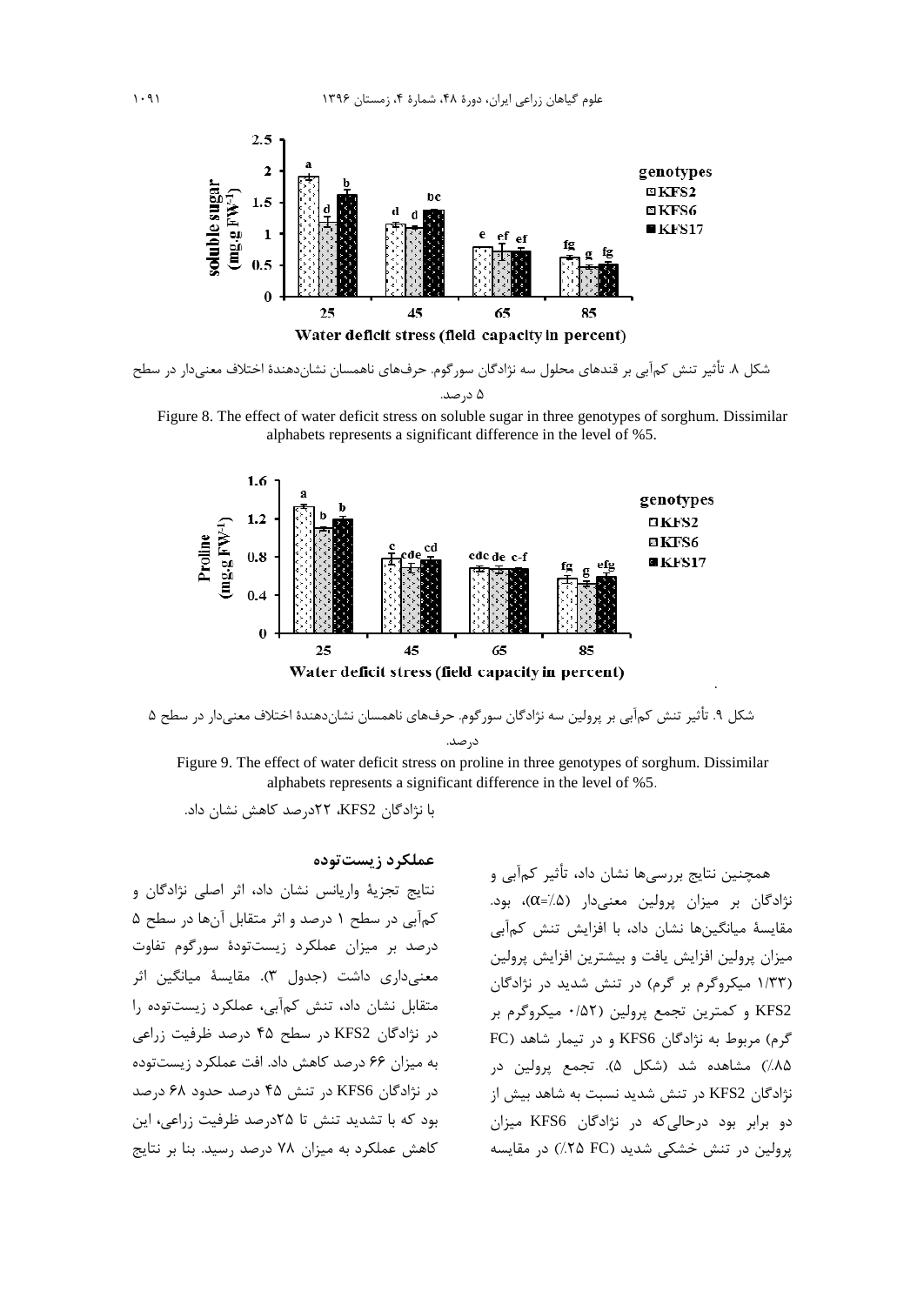بەدستآمدە بالاترین عملکرد زیستتودە (۵/۳۰ گرم در بوته) در نژادگان KFS2 و KFS17 در ۸۵ درصد ظرفیت زراعی و کمترین میزان عملکرد (۷۰/۰ گرم در

بوته)، در نژادگان KFS6 در تنش ۲۵ درصد ظرفیت زراعی به دست آمد (شکل ۱۰).



```
شکل ۱۰. تأثیر تنش کمآبی بر عملکرد زیستتودهٔ سه نژادگان سورگوم. حرفهای ناهمسان نشاندهندهٔ اختلاف معنیدار در
                                    سطح ۵ درصد.
```
Figure 10. Effect of water deficit stress on three genotypes of sorghum biomass yield. Dissimilar alphabets represents a significant difference in the level of %5.

> همبستگے<sub>،</sub> نتايج همبستگى نشان داد، عملكرد زيستتوده با میزان سبزینهٔ a و میزان سبزینهٔ کل در سطح ۱ درصد همبستگی مثبت معنیدار و با میزان کارتنوئیدها و فعالیت آنزیمهای پاداکسنده و شاخص-های سازگاری (پرولین و قندهای محلول) در سطح ۱ درصد همبستگی منفی معنیداری داشت. بیشترین همبستگی مثبت بین میزان سبزینهٔ a (\*\*\*r=۰/۶۷۸) و زیستتوده و بالاترین همبستگی منفی نیز بین فعالیت مشاهده شد.

> میزان سبزینهٔ a نیز تنها با میزان سبزینهٔ b و سبزینهٔ کل در سطح ۱ درصد همبستگی مثبت داشته و با دیگر صفات همبستگی منفی معنیداری داشت بهطوری که بیشترین همبستگی مثبت (\*\*\*\*۱۳۲) r =۰/۹۳۲ آن با میزان سبزینهٔ کل و بالاترین همبستگی منفی (\*\* r = -٠/٨٠٢) أن نيز با فعاليت پراكسيداز بود. فعالیت آنزیم پراکسیداز نیز با میزان سبزینهٔ a b و کل همبستگی منفی و با دیگر صفات همبستگی مثبت داشت. میزان قندهای محلول بیشترین همبستگی (\*\*r =•/۸۸۲) را با پراکسیداز نشان داد که

خود بالاترين همبستگي (\*\*٨۵٨/\*= r ) را با فعاليت آنزیم کاتالاز نشان داد (جدول ۴).

### نتايج رگرسيون

معادلههای رگرسیونی شاخصهای نورساختی، بر زیستتودهٔ نژادگانهای سورگوم نشان داد، میزان سبزينهٔ a در نژادگان KFS2 بالاترين سهم را در پیش بینی زیستتوده دارد. با توجه به نتایج موجود در جدول ۵ میتوان مشاهده کرد نژادگان KFS2 در ميزان سبزينهٔ a، b، سبزينهٔ كل و نژادگان KFS17 در میزان کارتنوئیدهای بالاترین سهم را در پیشبینی عملکرد زیستتوده دارند. همچنین نتایج نشان داد، تغییرات میزان زیستتوده با میزان سبزینهٔ a در نژادگان KFS2 و KFS17 از رابطهٔ درجه دوم پیروی می کند ولی در نژادگان KFS6 این تغییرات از رابطهٔ خطی بهخوبی تبیین میشود. همچنین نتایج نشان داد، تغییرات زیستتوده در نتیجه میزان سبزینهٔ b، میزان سبزینهٔ کل و کارتنوئیدها در سه نژادگان سورگوم از نوع خطی بود (جدول ۵). نتایج پیشبینی میزان زیستتوده در نتیجه متابولیتهای سازگاری نشان داد، فعالیت آنزیم پراکسیداز بالاترین سهم را در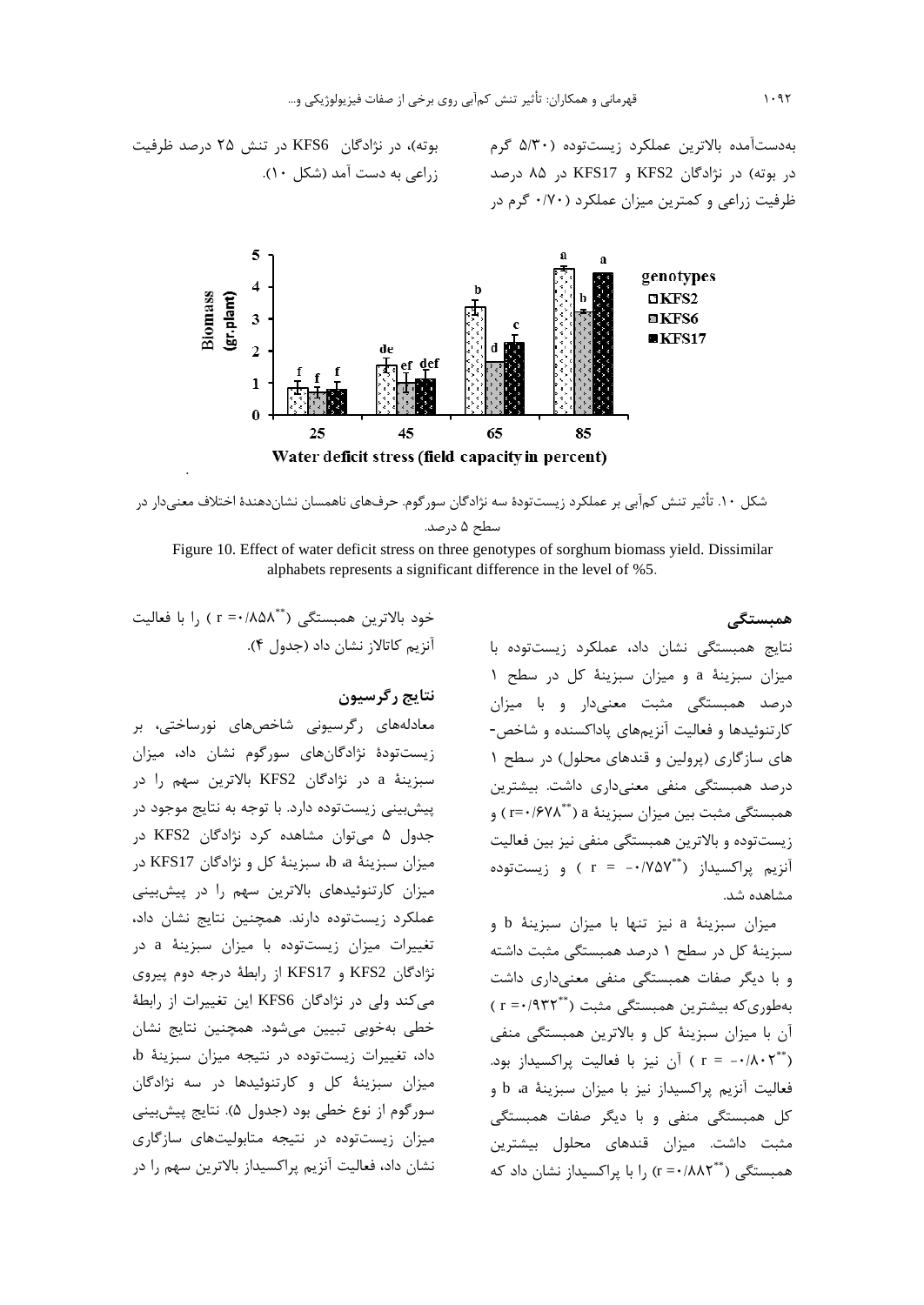زیستتوده از خود نشان داد. با توجه به نتایج موجود در جدول ۶ مشاهده میشود در نژادگان KFS2 اغلب شاخصهای سازگاری (به جزء میزان پرولین) در مقایسه با دو نژادگان دیگر بیشترین سهم را در پیشبینی میزان زیستتوده دارد (جدول ۶). ییش بینی زیستتوده نشان داد، بهطوری که تغییرات زیستتوده با تغییرات فعالیت پراکسیداز در نژادگان KFS17 و KFS17 از نوع درجه دو و در نژادگان KFS6 از نوع خطی بود. فعالیت آنزیم پلی فنل اکسیداز در نژادگان KFS2 نیز سهم زیادی در پیشبینی میزان

|                                                                  | جدول ۴. ضریبهای همبستگی بین شاخصهای اندازهگیریشده |                                                                                                                       |                       |                           |                                        |                                 |                                                                                                                 |              |            |   |  |  |  |  |
|------------------------------------------------------------------|---------------------------------------------------|-----------------------------------------------------------------------------------------------------------------------|-----------------------|---------------------------|----------------------------------------|---------------------------------|-----------------------------------------------------------------------------------------------------------------|--------------|------------|---|--|--|--|--|
| Table 4. Coefficients of correlation between adjustment indices. |                                                   |                                                                                                                       |                       |                           |                                        |                                 |                                                                                                                 |              |            |   |  |  |  |  |
|                                                                  |                                                   | <b>Biomas</b><br>Chlorophyll Chlorophyll<br>Carotenoid Catalas Peroxidas<br>soluble<br>Total<br>Polyphenol<br>Proline |                       |                           |                                        |                                 |                                                                                                                 |              |            |   |  |  |  |  |
|                                                                  | a                                                 | b                                                                                                                     | Chlorophyll           | s                         | e                                      | e                               | oxidase                                                                                                         |              | Sugar      | S |  |  |  |  |
| Chlorophyll a                                                    |                                                   |                                                                                                                       |                       |                           |                                        |                                 |                                                                                                                 |              |            |   |  |  |  |  |
| Chlorophyll b                                                    | $0.684**$                                         | 1                                                                                                                     |                       |                           |                                        |                                 |                                                                                                                 |              |            |   |  |  |  |  |
| <b>Total Chlorophyll</b>                                         | $0.932***$                                        | $0.898**$                                                                                                             |                       |                           |                                        |                                 |                                                                                                                 |              |            |   |  |  |  |  |
| Carotenoids                                                      | $-0.608**$                                        | $-0.271$                                                                                                              | $-0.487$ <sup>*</sup> |                           |                                        |                                 |                                                                                                                 |              |            |   |  |  |  |  |
| Catalase                                                         | $-0.743$ **                                       | $-0.537**$                                                                                                            | $-0.705***$           | $0.654***$                |                                        |                                 |                                                                                                                 |              |            |   |  |  |  |  |
| Peroxidase                                                       | $-0.802$ **                                       | $-0.545***$                                                                                                           | $-0.751$ **           | $0.688^{**}$ $0.882^{**}$ |                                        | 1                               |                                                                                                                 |              |            |   |  |  |  |  |
| Polyphenol<br>oxidase                                            | $-0.493**$                                        | $-0.332$ <sup>*</sup>                                                                                                 | $-0.468$ **           | 0.315                     | $0.651^{**}$ $0.584^{**}$              |                                 |                                                                                                                 |              |            |   |  |  |  |  |
| Proline                                                          | $-0.763**$                                        | $-0.559**$                                                                                                            | $-0.728***$           |                           | $0.832^{**}$ $0.807^{**}$ $0.850^{**}$ |                                 | $0.481***$                                                                                                      |              |            |   |  |  |  |  |
| soluble Sugar                                                    | $-0.821***$                                       | $-0.564**$                                                                                                            | $-0.766$ **           |                           | $0.749**$ $0.858**$ $0.888**$          |                                 | $0.605***$                                                                                                      | 0.820<br>**  | 1          |   |  |  |  |  |
| <b>Biomass</b>                                                   | $0.678**$                                         | 0.259                                                                                                                 | $0.539**$             | $-0.685***$               |                                        | $0.614***$ -0.757 <sup>**</sup> | $-0.515***$                                                                                                     | $0.685^{**}$ | $-0.742**$ |   |  |  |  |  |
| ne * and ** so significant significant at 1% and 5%              |                                                   |                                                                                                                       |                       |                           |                                        |                                 | and the state of the state of the state of the state of the state of the state of the state of the state of the |              |            |   |  |  |  |  |

\* so significant, significant at 1% and 5% ns, \* and \* و \* به ترتیب غیر معنیدار، معنیداری در سطح ۱درصد و ۵درصد

جدول ۵. مدلهای رگرسیونی شاخصهای نورساختی با میزان زیستتودهٔ تولیدی در نژادگانهای سورگوم.

| <b>Related Traits</b> |                  |          | The regression coefficients of equation | Model     |                       |                       |                             |
|-----------------------|------------------|----------|-----------------------------------------|-----------|-----------------------|-----------------------|-----------------------------|
|                       | Genotype         | R square | D∩                                      | bl        | b <sub>1</sub>        | D٩                    |                             |
|                       | KFS <sub>2</sub> | 0.912    | $22.31*$                                | $-58.19*$ | $39.26*$              | <b>ns</b><br>$\cdots$ | $Y = b_0 + b_1 X + b_2 X^2$ |
| Chlorophyll a         | KFS6             | 0.560    | $-6.882*$                               | 5.799**   | <b>ns</b><br>$\cdots$ | <b>ns</b><br>$\cdots$ | $Y = b_0 + b_1 X$           |
|                       | KFS17            | 0.738    | 15.61*                                  | $-44.01*$ | $31.50*$              | <b>ns</b><br>$\cdots$ | $Y = b_0 + b_1 X + b_2 X^2$ |
| Chlorophyll b         | KFS2             | 0.430    | -4.756                                  | $16.15*$  | <b>ns</b><br>$\cdots$ | <b>ns</b><br>$\cdots$ | $Y = b_0 + b_1 X$           |
|                       | <b>IZECC</b>     | 0.201    | 1.42c                                   | F A O A   | <b>ns</b>             | ns                    | $V = 1.1 V$                 |

5.484

|  |  |  |  | Table 5. Regression models of photosynthesis and biomass production indices in sorghum genotypes. |  |  |  |  |  |  |  |  |  |  |  |  |  |  |  |  |  |  |  |  |  |  |
|--|--|--|--|---------------------------------------------------------------------------------------------------|--|--|--|--|--|--|--|--|--|--|--|--|--|--|--|--|--|--|--|--|--|--|
|--|--|--|--|---------------------------------------------------------------------------------------------------|--|--|--|--|--|--|--|--|--|--|--|--|--|--|--|--|--|--|--|--|--|--|

|                          | KFS17 | 0.186 | $-1.499$  | 7.736      | <b>ns</b><br>$\cdots$ | <b>ns</b><br>. |  |
|--------------------------|-------|-------|-----------|------------|-----------------------|----------------|--|
|                          | KFS2  | 0.810 | $-8.31**$ | 7.953**    | <b>ns</b><br>.        | ns<br>.        |  |
| <b>Total Chlorophyll</b> | KFS6  | 0.407 | $-4.57$   | $4.064*$   | <b>ns</b><br>.        | ns<br>.        |  |
|                          | KFS17 | 0.389 | $-3.44$   | $4.11*$    | <b>ns</b><br>.        | ns<br>.        |  |
|                          | KFS2  | 0.382 | 9.38**    | $-0.428*$  | <b>ns</b><br>.        | ns<br>.        |  |
| Carotenoids              | KFS6  | 0.498 | $8.01**$  | $-0.381*$  | <b>ns</b><br>.        | ns<br>.        |  |
|                          | KFS17 | 0.595 | 11.61**   | $-0.608**$ | <b>ns</b><br>$\cdots$ | ns<br>.        |  |

 $-1.426$ 

ns, \* and \*\* so significant, significant at 1% and 5%

KFS6

0.201

.(Zade et al 2007; Hassanzadeh et al., 2009) همچنین با توجه به نتایج همبستگی موجود در جدول ۴ و نتایج مدلهای رگرسیونی در جدول ۵، میزان سبزینهٔ a بالاترین همبستگی و بیشترین سهم را در پیشبینی میزان زیستتوده نشان داد، این در حالی است که نژادگان KFS6 با توجه به بالا بودن میزان سبزينهٔ a بالاترين عملكرد زيستتوده را موجب نشده است. نتایج بررسیها نشان داد، توان گیاه در تداوم

#### ىحث

ns\*\* و \* به ترتیب غیر معنیدار، معنیداری در سطح ۱درصد و ۵درصد

 $Y = b_0 + b_1 X$  $Y = b_0 + b_1 X$  $Y = b_0 + b_1 X$  $Y = b_0 + b_1 X$  $Y = b_0 + b_1 X$  $Y = b_0 + b_1 X$  $\mathbf{Y=} \mathbf{b}_0 + \mathbf{b}_1 \mathbf{X}$  $Y = b_0 + b_1 X$ 

نتايج اين تحقيق نشان داد، كمآبي موجب تغييرات یرشماری در گیاه می شود که از جمله می توان به كاهش ميزان سبزينة a، ميزان سبزينة b، سبزينة كل و افزایش میزان کارتنوئیدها اشاره کرد. نژادگان KFS6 بالاترین شاخصهای نورساختی (به جزء میزان كارتنوئيدها) به خود اختصاص داد. اين نتايج با یافتههای بررسی های دیگر همخوانی دارد (-Abbas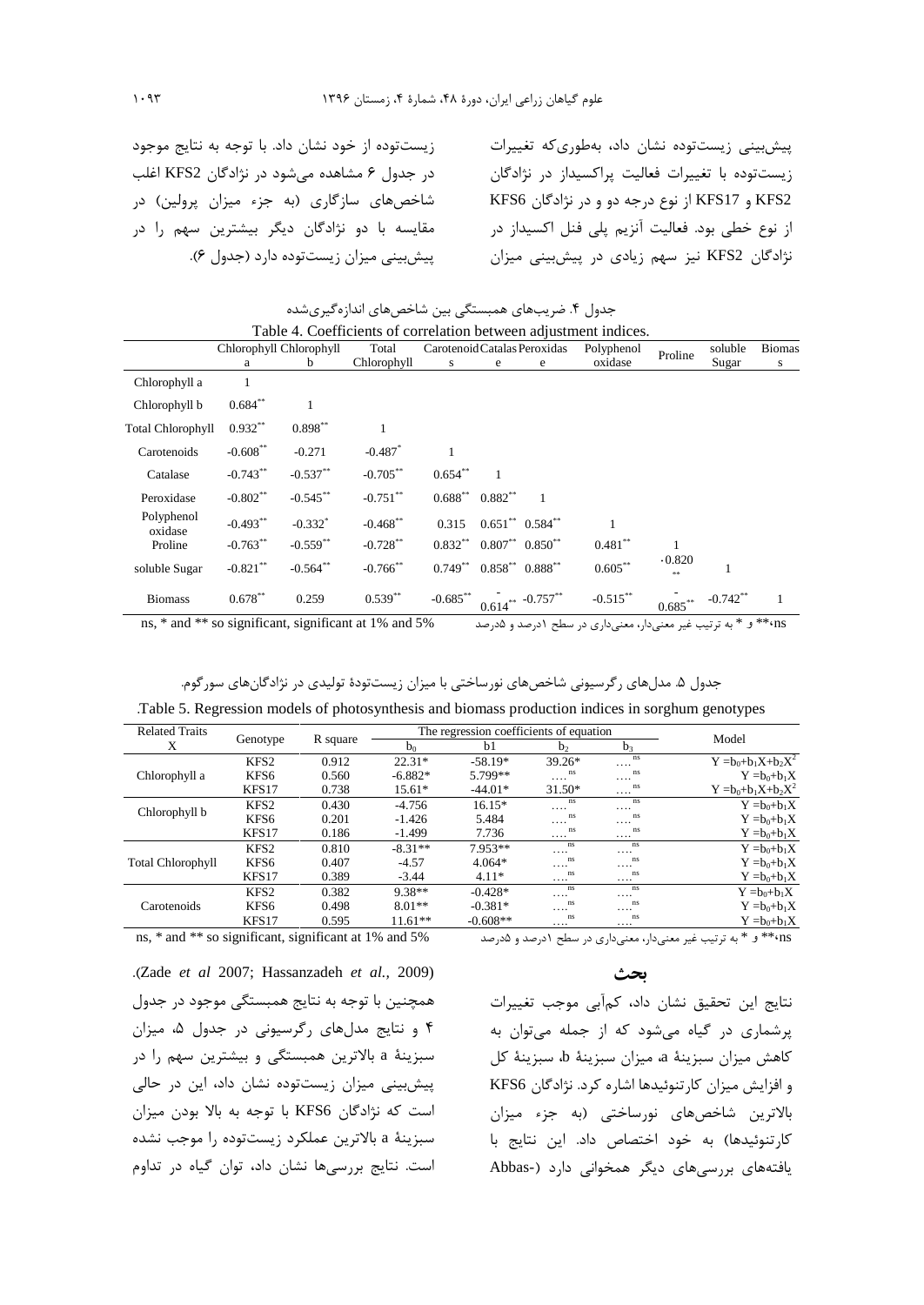(Mureiel, 1984.)؛ بنابراین کاهش عملکرد با وجود میزان بالای سبزینهٔ a در نژادگان KFS6 را میتوان بهاین علت دانست. از دلایل کاهش میزان رنگیزهها در شرايط تنش، افزايش فعاليت آنزيم كلروفيلاز، توليد رادیکال آزاد و اختلال در واکنشهای بیوشیمیایی و Ranjan et al., ) است ( PSII است ( Ranjan et al., ) .2001; Oncel et al., 2000)

جریان نورساخت، محتوای بالای آب نسبی برگ و ظرفیت نورساختی میتواند از مهمترین عاملهای مؤثر Sajjadinia et al., ) در مقاومت به خشکی باشد 2010). بەنظر مى رسد كاھش ميزان نورساخت خالص گیاه افزون بر رنگیزههای نورساختی، ناشی از بسته شدن روزنهها، افزایش مقاومت میان برگی (مزوفیلی) و تأثير سوء تنش بر غشاء تيلاكوئيدها باشد

جدول ۶. مدلهای رگرسیونی متابولیتهای سازگاری با میزان زیستتودهٔ تولیدی در نژادگانهای سورگوم. Table 6. Regression models the metabolites compatibility with biomass production in sorghum

|                       |                  |          | genotypes.     |                                         |                |                |                             |
|-----------------------|------------------|----------|----------------|-----------------------------------------|----------------|----------------|-----------------------------|
| <b>Related Traits</b> |                  |          |                | The regression coefficients of equation | Model          |                |                             |
| X                     | genotype         | R square | b <sub>0</sub> | $b_1$                                   | b <sub>2</sub> | b <sub>3</sub> |                             |
|                       | KFS <sub>2</sub> | 0.885    | $8.093***$     | $-20.88$ **                             | 13.98**        | <b>ns</b><br>. | $Y = b_0 + b_1 X + b_2 X^2$ |
| Catalase              | KFS6             | 0.871    | 9.744**        | $-44.96$ **                             | 55.28**        | <b>ns</b><br>. | $Y = b_0 + b_1 X + b_2 X^2$ |
|                       | KFS17            | 0.592    | $5.515***$     | $-10.24$ **                             | ns.<br>.       | ns<br>.        | $Y = b_0 + b_1 X$           |
|                       | KFS <sub>2</sub> | 0.942    | $31.11***$     | $-70.98**$                              | $41.48***$     | <b>ns</b><br>. | $Y = b_0 + b_1 X + b_2 X^2$ |
| Peroxidase            | KFS6             | 0.906    | $8.71***$      | $-11.69**$                              | ns.<br>.       | ns<br>.        | $Y = b_0 + b_1 X$           |
|                       | KFS17            | 0.904    | 44.39**        | $-11.78$ <sup>*</sup>                   | $79.47***$     | <b>ns</b><br>. | $Y = b_0 + b_1 X + b_2 X^2$ |
|                       | KFS <sub>2</sub> | 0.704    | $7.049**$      | $-6.497$ <sup>*</sup>                   | ns<br>.        | <b>ns</b><br>. | $Y = b_0 + b_1 X$           |
| Polyphenol oxidase    | KFS6             | 0.006    | 2.172          | $-0.836^*$                              | ns<br>.        | <b>ns</b><br>. | $Y = b_0 + b_1 X$           |
|                       | KFS17            | 0.411    | $10.31***$     | $-12.03$ <sup>*</sup>                   | <b>ns</b><br>. | <b>ns</b><br>. | $Y = b_0 + b_1 X$           |
|                       | KFS <sub>2</sub> | 0.617    | $5.887**$      | $-3.929$ **                             | <b>ns</b><br>. | <b>ns</b><br>. | $Y = b_0 + b_1 X$           |
| Proline               | KFS6             | 0.885    | $12.11***$     | $-23.76$ **                             | $11.83**$      | ns<br>.        | $Y = b_0 + b_1 X + b_2 X^2$ |
|                       | KFS17            | 0.773    | $19.27***$     | $-37.50^*$                              | 18.74*         | ns<br>.        | $Y = b_0 + b_1 X + b_2 X^2$ |
|                       | KFS <sub>2</sub> | 0.927    | $9.986^{**}$   | $-10.88$ <sup>**</sup>                  | $3.19***$      | <b>ns</b><br>. | $Y = b_0 + b_1 X + b_2 X^2$ |
| Sugar soluble         | KFS6             | 0.715    | $4.006***$     | $-2.709$ <sup>**</sup>                  | ns<br>.        | <b>ns</b><br>. | $Y = b_0 + b_1 X$           |
|                       | KFS17            | 0.716    | $4.881***$     | $-2.678$ **                             | <b>ns</b><br>. | <b>ns</b><br>. | $Y = b_0 + b_1 X$           |

ns, \* and \*\* so significant, significant at 1% and 5% محمد به هادرصد و ۵درصد معنى دارى در سطح ۱۵٫۰۵ معنى دارى در سطح ادرصد و ۵درصد

افزایش پیدا کرد در بین نژادگانهای استفاده شده بيشترين فعاليت آنزيم پراكسيداز و پلي فنل اكسيداز از نژادگان KFS2 و بیشترین کاتالاز از نژادگان KFS17 مشاهده شد. این نتایج با یافتههای Jabari et al., 2006; ) دیگر همخوانی دارد Gunes et al., 2008). با توجه به بالا بودن ميزان كارتنوئيدها و كاتالاز در نژادگان KFS17 و بالا بودن پراکسیداز و پلی فنل اکسیداز در نژادگانKFS2 هر نژادگان از یک راهکار خاصی در جهت رویارویی با تنش استفاده میکند. در شرایط تنش کمآبی میزان گونههای فعال اکسیژن و پراکسیداز هیدروژن در كلروپلاست، ميتوكندري، پراكسيزوم، افزايش يافته كه این موجب افزایش فعالیت آنزیمهای پاداکسنده در Foyer and Noctor, ) جهت رويارويي با آنها مي شود 2003). در بين فعاليت آنزيمهاي پاداكسنده، سوپراکسید دیسموتاز بهعنوان اولین سد عمل کرده و موجب تجزیهٔ رادیکالهای آزاد به پراکسید هیدروژن یکی از عاملهای رویارویی گیاه با شرایط ایجادشده در شرایط خشکی میزان کارتنوئیدها است. کارتنوئیدها میتوانند سامانهٔ دریافت نور دستگاه نورساختی را از گزند مولکولهای اکسیژن رادیکال حفاظت کنند. در این نتایج نیز افزایش میزان کارتنوئیدها در شرایط کمآبی مشاهده شد (شکل ۴). کارتنوئیدها می توانند بهطور مستقيم اكسيژن يكتايي را خاموش و غيرفعال کنند و یا بهوسیلهٔ اکسیژن یکتایی اکسید شوند، همچنین کارتنوئیدها از طریق چرخهٔ زانتوفیل باعث مصرف NADPH وحفاظت از سبزينه در مقابل اکسایش نوری (فتواکسیداسیون) می شوند ( Koyro, 2006). از دیگر سامانههای دفاعی گیاه در رویارویی با افزایش رادیکال آزاد در شرایط تنش میتوان به فعالیت آنزیمهای پاداکسنده اشاره کرد؛ که بسته به گیاه، نژادگان و شرایط محیطی گیاه از هر یک یا هر دو بهطور همزمان استفاده می کند. فعالیت آنزیمهای کاتالاز، پراکسیداز و پلی فنل اکسیداز در شرایط تنش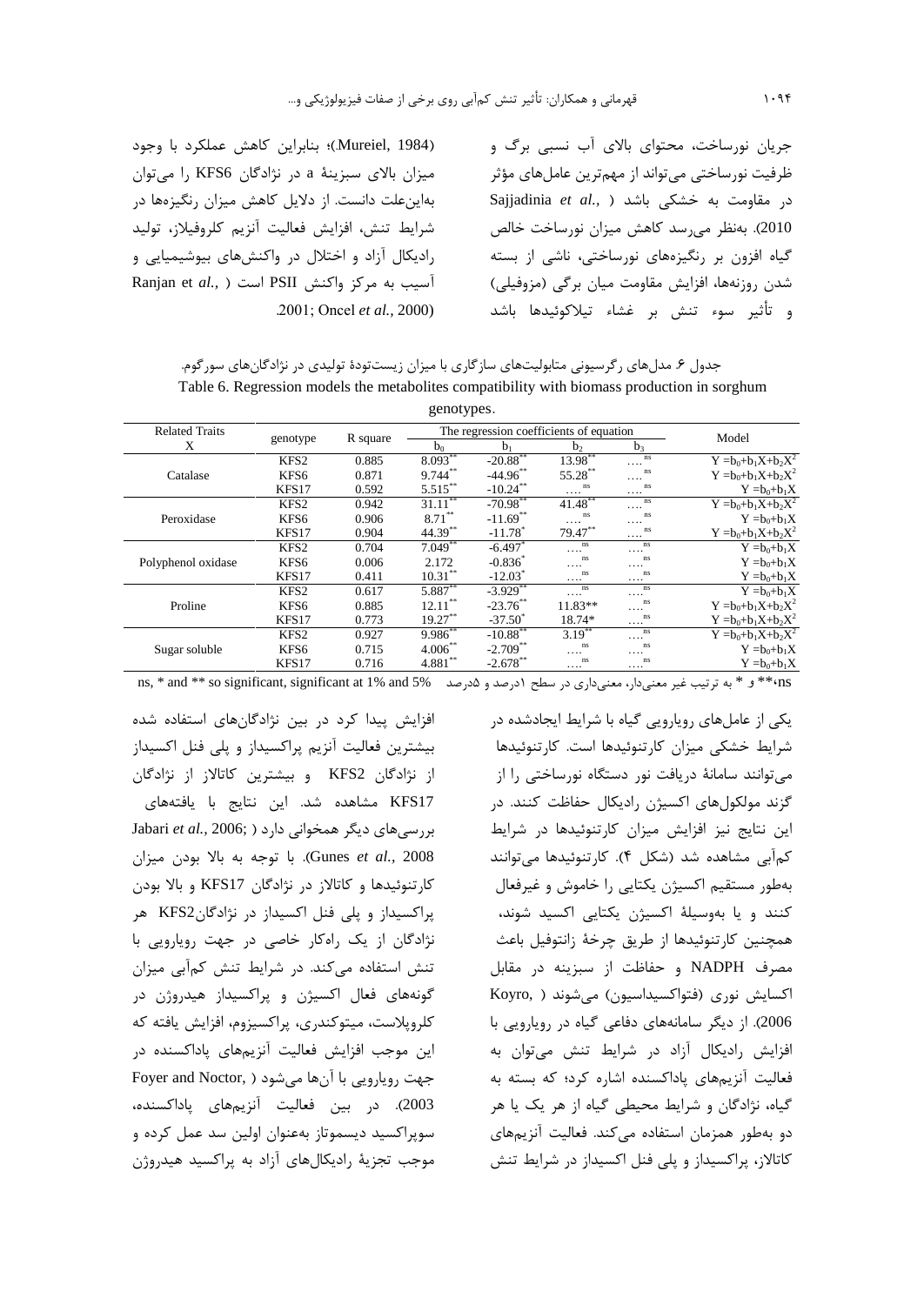می شود که در ادامه پراکسیداز هیدروژن توسط دیگر آنزیمهای پاداکسنده به آب و اکسیژن تجزیه میشود (Ariano et al., 2005). همچنین افزایش فعالیت آنزیمهای کاتالاز و پراکسیداز در چرخهٔ کالوین می-تواند با افزایش نسبت H<sup>+</sup>, NADP/NADPH در كلروپلاست، باعث كاهش توليد شكلهاى فعال اکسیژن شده و آسیب به بیومولکولها از جمله لیپیدها کاهش مے یابد (Mittler, 2002).

در شرایط تنش کمآبی میزان پرولین و قندهای محلول نيز افزايش يافت. در بين نژادگانها KFS2 بالاترین میزان قندهای محلول و پرولین را از خود نشان داد (شکل ۷ و ۸) این نتایج با نتایج بررسیهای Dehqanzadeh et al.,2008; ) دیگران همخوانی دارد Mohsenzade et al., 2006). افزايش قندهاى محلول در هنگام تنش کمآبی را میتوان ناشی از توقف رشد یا ساخت (سنتز) این ترکیبها از مسیرهای غیر-نورساختی و همچنین تخریب قندهای نامحلول که باعث افزایش قندهای محلول نیز میشود ( Ghorbanli 2005 .k Niakan, 2005). با افزايش تنش كمآبي پتانسيل آب یاخته بهسرعت به پایینتر از حد آستانه رسیده و منجر به افزایش فعالیت آنزیم آمیلاز و تجزیهٔ نشاسته به ساکارز و سپس به مولکولهای کوچکتر مانند گلوکز و فروکتوز و دیگر قندهای محلول شده است. تجمع قندهای محلول در شرایط تنش کمآبی ممکن است به عنوان عامل اسمزى عمل نمايند ( & Ingram Bartles, 1996). نتایج مدلهای رگرسیونی نشان داد، نژادگان KFS2 از طریق قندهای محلول سهم زیادی در پیشبینی میزان زیستتوده دارد که بهاحتمال نشان میدهد، این نژادگان از این سازوکار نیز در جهت رویارویی با تنش استفاده میکند. همچنین تجمع پرولین در شرایط تنش را میتوان نتیجهٔ آبکافت پروتئینها و تولید آن از مسیر گلوتامیک اسید دانست (Mureiel, 1984). پرولين اسيدآمينه ذخیرهشده در سیتوپلاسم است و احتمال دارد در حفاظت از ساختمان ماكرومولكولها نقش داشته باشد همچنین نتایج نشان داد، نژادگان KFS6 تنها در میزان پرولین بیشترین سهم را در پیشبینی میزان زیستتوده در مقایسه با دیگر نژادگانها دارد (جدول

۵).,.Irigoyen et al (1992) در نتايج بررسي هاي خود اعلام كردند، زيستساخت (بيوسنتز) اسيدآمينهٔ پرولین می تواند ناشی از تأمین متابولیت α– گلوتارات توسط قندها باشد که همبستگی بالای بین میزان پرولین و قندهای محلول نیز تاییدکنندهٔ این مطلب است (جدول ۴). در شرايط تنش ميزان زيستتودة تولیدی نیز کاهش یافت. در بین نژادگانهای استفاده شدهٔ نژادگان KFS2 بالاترین میزان زیستتوده را تولید کرد (شکل ١٠). با توجه به نتایج مدل های پیش بینی میزان زیستتوده در فرآیند شاخصهای نورساخت و شاخصهای سازگاری، فعالیت پراکسیداز، میزان سبزینهٔ a و میزان قندهای محلول بالاترین سهم در پیشبینی میزان زیستتوده را به خود اختصاص دادند. نژادگان KFS2 در اغلب صفات اندازهگیریشده بیشترین سهم را در پیشبینی میزان زیستتوده در مقایسه با نژادگانهای دیگر به خود اختصاص داد. با توجه به نتايج اين پژوهش نژادگان KFS2 با داشتن بالاترین فعالیت پراکسیداز و پلی فنل اکسیداز و همچنین بالاترین میزان پرولین و قندهای محلول و درنهایت بالاترین میزان زیستتوده را موجب شد. می توان علت تحمل بالای این نژادگان را مربوط به این صفات دانست. همچنین نژادگان KFS6 بهعنوان نژادگان نیمه متحمل شناخته می شود و در این پژوهش نیز بالاترین فعالیت آنزیم کاتالاز و میزان کارتنوئیدها نشان داد میتوان تحمل نسبی این نژادگان را مربوط به فعالیت بالای کاتالاز و میزان كارتنوئيدها دانست كه موجب تحمل نسبى در آنها شده است.

## نتیجه گیری کلی

با توجه به نتايج بهدستآمده مي توان گفت كه تنش کمآبی موجب کاهش رنگیزههای نورساختی و افزایش متابولیتهای سازگاری به تنش شد. در بین رنگدانه-های نورساختی میزان سبزینهٔ a بیشترین سهم را در تولید زیستتوده ایفا میکند. همچنین مشاهده شد بین متابولیتهای سازگاری فعالیت آنزیم پراکسیداز و میزان قند بالاترین همبستگی و سهم را در تولید زیستتوده در نژادگانهای استفاده شده دارند،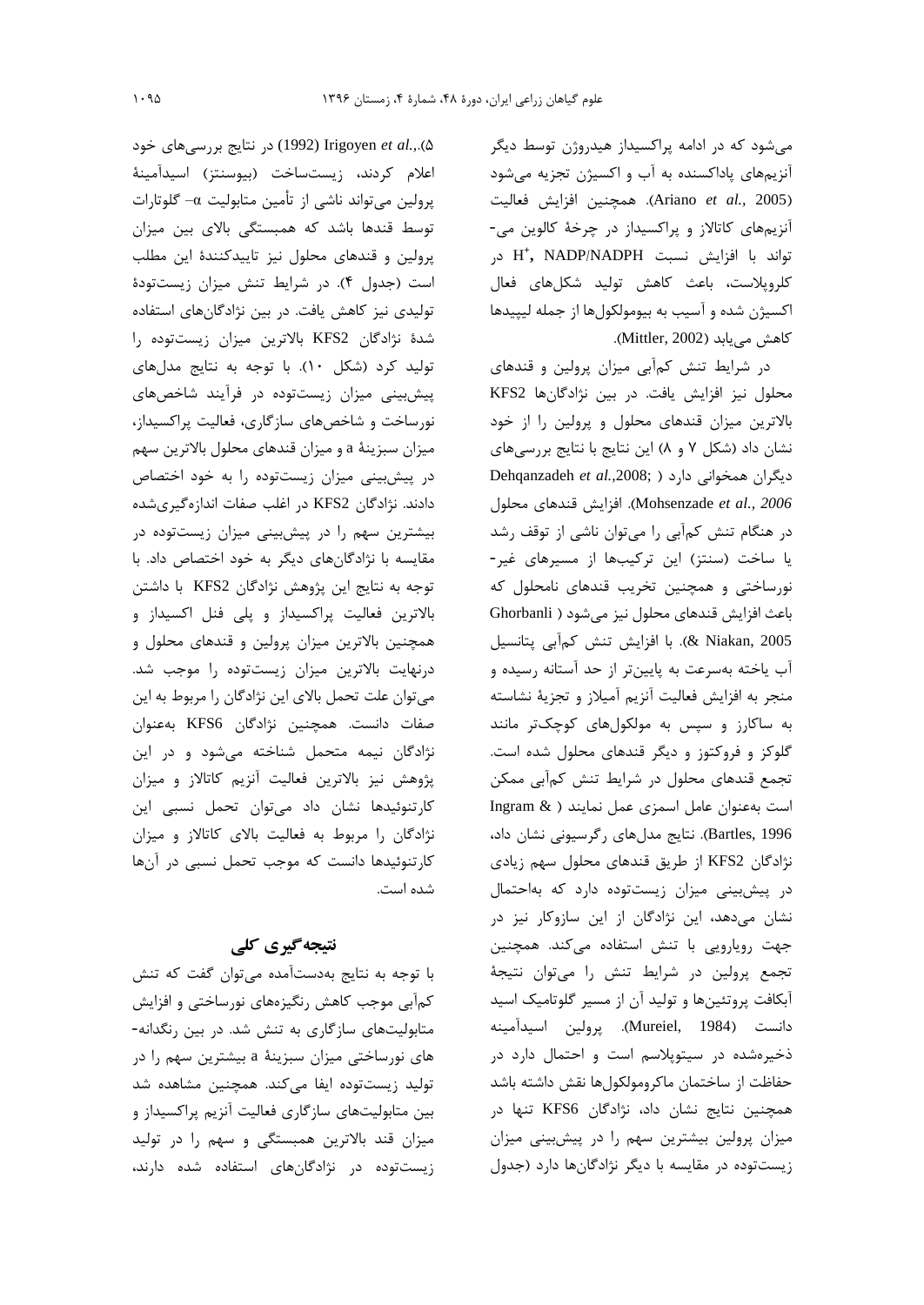بیشتری در مقایسه با دیگر شاخصها دارند.

بنابراین نژادگان KFS2 با تولید بالاترین میزان از این مسل نژادگانهای متحمل شاخصهای سازگاری اهمیت دو صفت درنهایت موجب تولید بالاترین میزان .<br>زیستتوده شد که این نشان مے،دهد، د<sub>ر</sub> انتخاب

#### **REFERENCES**

- Abbas-Zade, B., Sharifi. A., Abadi, A., Lebaschi, M.H., Naderi, M. & Maghdami, F. (2007). Effect  $\mathbf{1}$ of drought stress on proline, soluble sugars, chlorophyll and relative water content of Melissa officinalis L. Journal Research Agronomic Plants Iran, 23, 504-513.
- Abdelgawad, Z. A. Khalafaallah, A. A. & Abdallah M. M. (2014). Impact of Methyl Jasmonate on 2. Antioxidant Activity and Some Biochemical Aspects of Maize Plant Grown under Water Stress Condition. Agricultural Sciences, 5.1077-1088
- Ariano, S., Bartolomeo, D., Cristos, X. & Andras, M. (2005). Antioxidant defenses in Olive trees  $\mathcal{E}$ during drought stress: changes in activity of some antioxidant enzymes. Functional Plant Biology, 32, 45 - 53.
- 4. Arnon, A.N. (1967). Method of extraction of chlorophyll in the plants. Agronomy Journal, 23, 112-121.
- Baiji, M., Lutts, S. & Kinet, J.M. (2001). Water deficit effects on solute contribution to osmotic  $5<sub>1</sub>$ adjustment as a function of leaf ageing in three durum wheat (*Triticum durum Desf.*) cultivars performing differently in arid conditions. Plant Science, 160, 669-681.
- Bates, I.S., Waldern, R.P. & Teare, I.D. (1973). Rapid determination of free Proline for water stress 6 studies. Plant and Soil. 39, 205-207.
- Bessembinder, J.J.E., Leffelaar, P.A., Dhindwal, A.S. & Ponsioen, T.C. (2005). Which crop and 7. which drop, and the scope for improvement of water productivity. Agricultural Water Management, 73, 113-130.
- Bradford, M.M. (1976). A rapid and sensitive for the quantitation of microgram quantities of protein 8. utilizing the principle of protein-dye binding. Analytical Biochemist, 72, 248-254
- Cattivelli, L., Rizza, F., Badeck, F.W., Mazzucotelli, E., Mastrangelo, A.M., Francia, E., Mare, C., 9. Tondelliand A. & Stanca M. (2008). Drought tolerance improvement in crop plants: An integrated view from breeding to genomics. Field Crops Research, 105, 1-14.
- 10. Dehqanzadeh, H., Khajehpour, M.R., Heidari Sharif Abad, H. & Soleimani, A.S. (2008). Effect of limited irrigation on the accumulation of proline, free soluble sugars and potassium in bread wheat cultivars. 10th Iran. Cong Agron. Plant Breed Science, 430p.
- 11. Devnarain, N, Crampton, BG, Chikwamba, R, Becker, JVW. & O'Kennedy, MM. (2016). Physiological responses of selected African sorghum landraces to progressive water stress and rewatering. The South African Journal of Botany, 103, 61-69.
- 12. Foyer, C. & Noctor, G. (2003). Redox sensing and signaling associated with reactive oxygen in chloroplasts, peroxisomes and mitochondria. Physiology Planetarium, 119, 355-364.
- 13. Garg, N. & Manchanda, G. (2009). ROS generation in plants: boon or bane. Plant Biopsy, 143, 8-96.
- 14. Ghorbanli, M. & Niakan, M. (2005). Effect of drought stress on soluble sugar, protein, proline, phenolic compounds and nitrate reductase enzyme activity in soybean varieties in Gorgan. Journal of Science Teacher Education, 5, 537-549. (In Farsi).
- 15. Gunes, A., Inal, A., Adak, M.S., Bagci, E.G., Cicek, N. & Eraslan, F. (2008). Effect of drought stress implemented at pre-or post-anthesis stage on some physiological parameters as screening criteria in chickpea cultivars. Russian Journal Plant Physiology, 55, 59- 67.
- 16. Haj Hosseini Asl, N., Moradi Aghdam, A., Shirani Rad, A.H., Hosseini, N. & Resay Far, M. (2010). Effects of drying stress on yield and agronomic traits of millet, sorghum and maize relay intercropping. Journal of Agricultural Research, 1, 63-74. (In Farsi)
- 17. Hassanzadeh, M., Ebadi, A., Panahyan-e-Kivi, M., Eshgih, A.G., Jamaati-e-Somarin, Sh., Saeidi, M. & Zabihie Mahmoodabad, R. (2009). Evaluation of drought stress on relative water content and chlorophyll content of Sesame (Sesamum indicum L.) genotypes at early flowering stage. Research Journal of Environmental Sciences, 3(3), 345-350.
- 18. Ingram, J. & Bartles, D. (1996). The molecular basis of dehydration tolerance in plants. Annual Review of Plant Physiology and Plant Molecular Biology, 47, 377-403.
- 19. Irigoyen, J.J., Emerich, D.W. & Sanchez- Diaz, M. (1992). Alfalfa leaf senescense induced by drought stress: photosnthesis, hydrogen peroxide metabolism, lipid peroxidation and athylene evoluation. Physiology Planetarium, 84, 67-72.